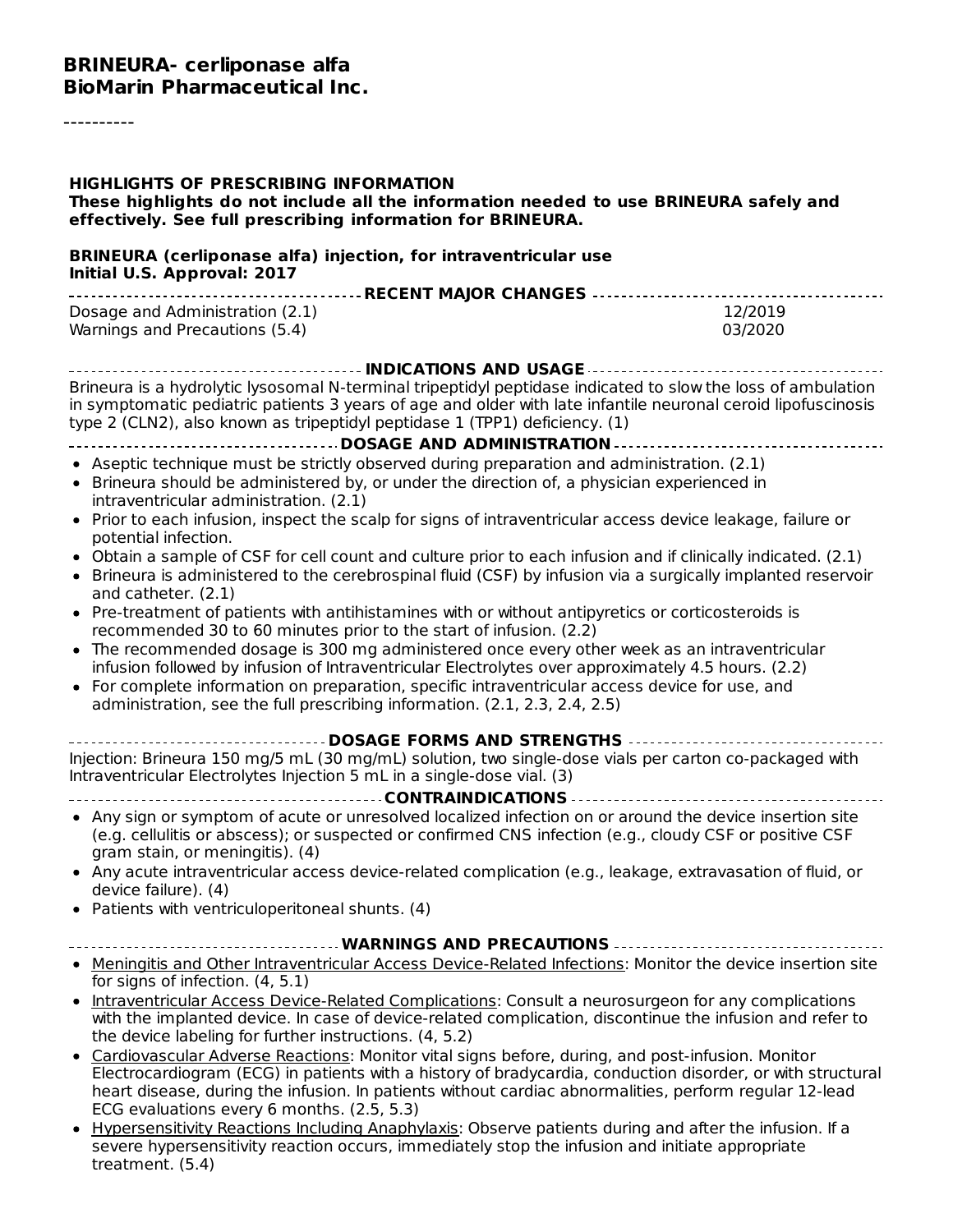**ADVERSE REACTIONS** Most common adverse reactions (≥8%) are: pyrexia, ECG abnormalities, decreased CSF protein, vomiting, seizures, device-related complications, hypersensitivity, increased CSF protein, hematoma, headache, irritability, pleocytosis, device-related infections, bradycardia, feeling jittery, and hypotension. (6.1) **To report SUSPECTED ADVERSE REACTIONS, contact BioMarin at 1-866-906-6100 or FDA at**

#### **1-800-FDA-1088 or www.fda.gov/medwatch.**

**See 17 for PATIENT COUNSELING INFORMATION.**

**Revised: 7/2020**

### **FULL PRESCRIBING INFORMATION: CONTENTS\* RECENT MAJOR CHANGES**

### **1 INDICATIONS AND USAGE**

### **2 DOSAGE AND ADMINISTRATION**

2.1 Important Preparation and Administration Information

- 2.2 Dosage
- 2.3 Method of Administration
- 2.4 Preparation for Infusion
- 2.5 Intraventricular Infusion Procedure

### **3 DOSAGE FORMS AND STRENGTHS**

### **4 CONTRAINDICATIONS**

### **5 WARNINGS AND PRECAUTIONS**

- 5.1 Meningitis and Other Intraventricular Access Device-Related Infections
- 5.2 Intraventricular Access Device-Related Complications
- 5.3 Cardiovascular Adverse Reactions
- 5.4 Hypersensitivity Reactions Including Anaphylaxis

### **6 ADVERSE REACTIONS**

- 6.1 Clinical Trials Experience
- 6.2 Immunogenicity
- 6.3 Postmarketing Experience

### **8 USE IN SPECIFIC POPULATIONS**

- 8.1 Pregnancy
- 8.2 Lactation
- 8.4 Pediatric Use

### **11 DESCRIPTION**

### **12 CLINICAL PHARMACOLOGY**

- 12.1 Mechanism of Action
- 12.3 Pharmacokinetics

### **13 NONCLINICAL TOXICOLOGY**

13.1 Carcinogenesis, Mutagenesis, Impairment of Fertility

#### **14 CLINICAL STUDIES**

### **16 HOW SUPPLIED/STORAGE AND HANDLING**

#### **17 PATIENT COUNSELING INFORMATION**

\* Sections or subsections omitted from the full prescribing information are not listed.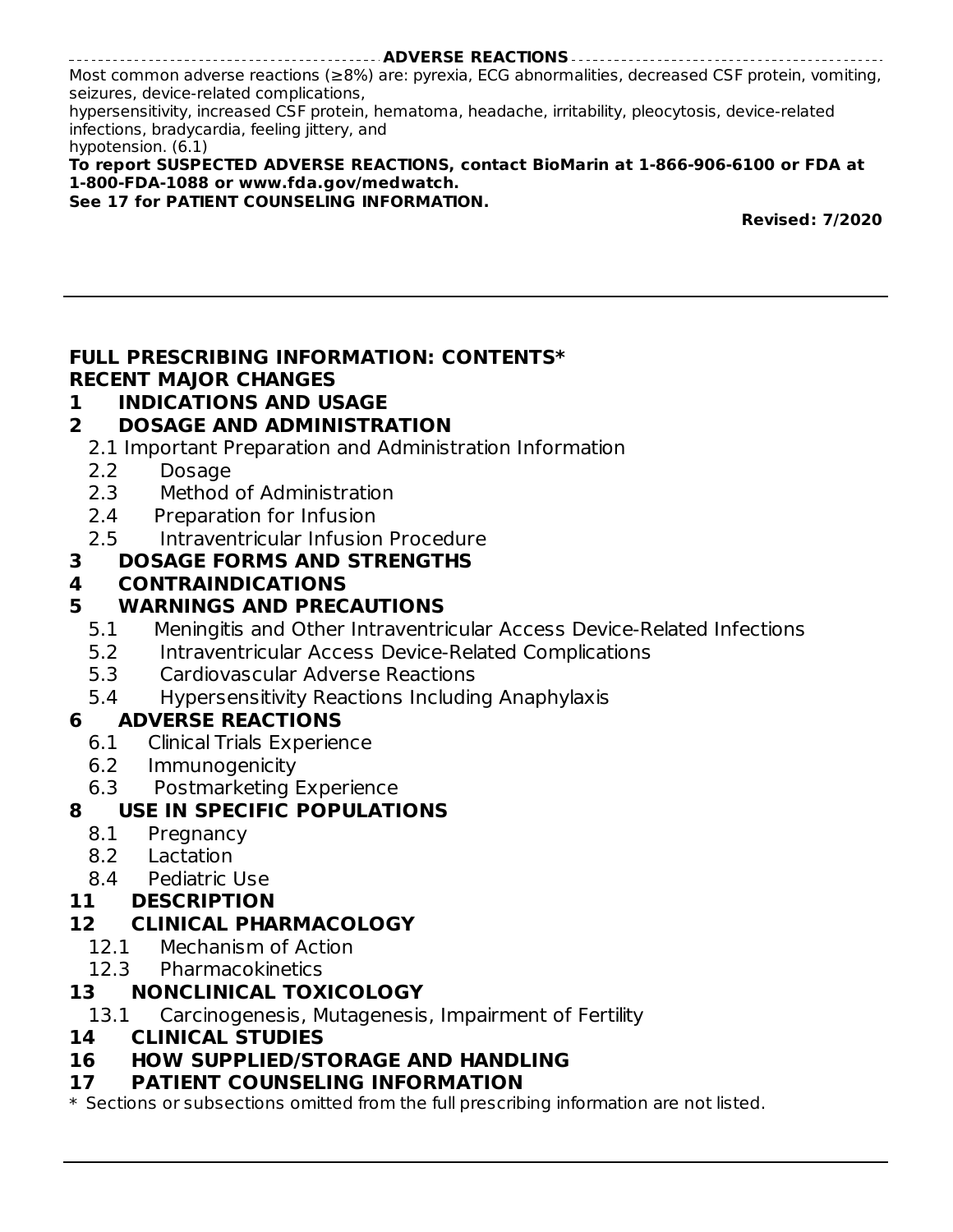### **FULL PRESCRIBING INFORMATION**

# **1 INDICATIONS AND USAGE**

Brineura is indicated to slow the loss of ambulation in symptomatic pediatric patients 3 years of age and older with late infantile neuronal ceroid lipofuscinosis type 2 (CLN2), also known as tripeptidyl peptidase 1 (TPP1) deficiency.

# **2 DOSAGE AND ADMINISTRATION**

### **2.1 Important Preparation and Administration Information**

- Aseptic technique must be strictly observed during preparation and administration.
- Brineura should be administered by, or under the direction of, a physician experienced in intraventricular administration.
- Prior to each infusion of Brineura, inspect the scalp for signs of intraventricular access device leakage, failure or potential infection [see Warnings and Precautions  $(5.1, 5.2)$ ].
- Prior to each infusion of Brineura and when clinically indicated, obtain a sample of CSF for cell count and culture [see Warnings and Precautions (5.1)].
- Brineura is administered into the cerebrospinal fluid (CSF) by infusion via a surgically implanted reservoir and catheter (intraventricular access device). Brineura is intended to be administered via the Codman $^{\circledR}$  HOLTER RICKHAM Reservoirs (Part Numbers: 82-1625, 82-1621, 82-1616) with the Codman<sup>®</sup> Ventricular Catheter (Part Number: 82-1650). The intraventricular access device must be implanted prior to the first infusion. It is recommended that the first dose be administered at least 5 to 7 days after device implantation.
- Brineura is intended to be administered with the B Braun Perfusor $^\circledR$  Space Infusion Pump System (Product Code: 8713030U). If an alternative pump must be used, the essential performance requirements for this syringe pump used to deliver Brineura are as follows:
	- $\circ$  Delivery rate of 2.5 mL/hr with delivery accuracy of  $+/- 1$  mL/hr
	- Compatible with 20 mL syringes provided in the Administration Kit for use with **Brineura**
	- Occlusion alarm setting to ≤ 281 mm Hg
	- Cleared for intraventricular route of administration
- Administer Brineura and the Intraventricular Electrolytes using the provided Administration Kit for use with Brineura components [see How Supplied/Storage and Handling (16)].

# **2.2 Dosage**

The recommended dosage of Brineura in pediatric patients 3 years of age and older is 300 mg administered once every other week by intraventricular infusion. Administer Brineura first followed by infusion of the Intraventricular Electrolytes each at an infusion rate of 2.5 mL/hr. The complete Brineura infusion, including the required infusion of Intraventricular Electrolytes, is approximately 4.5 hours.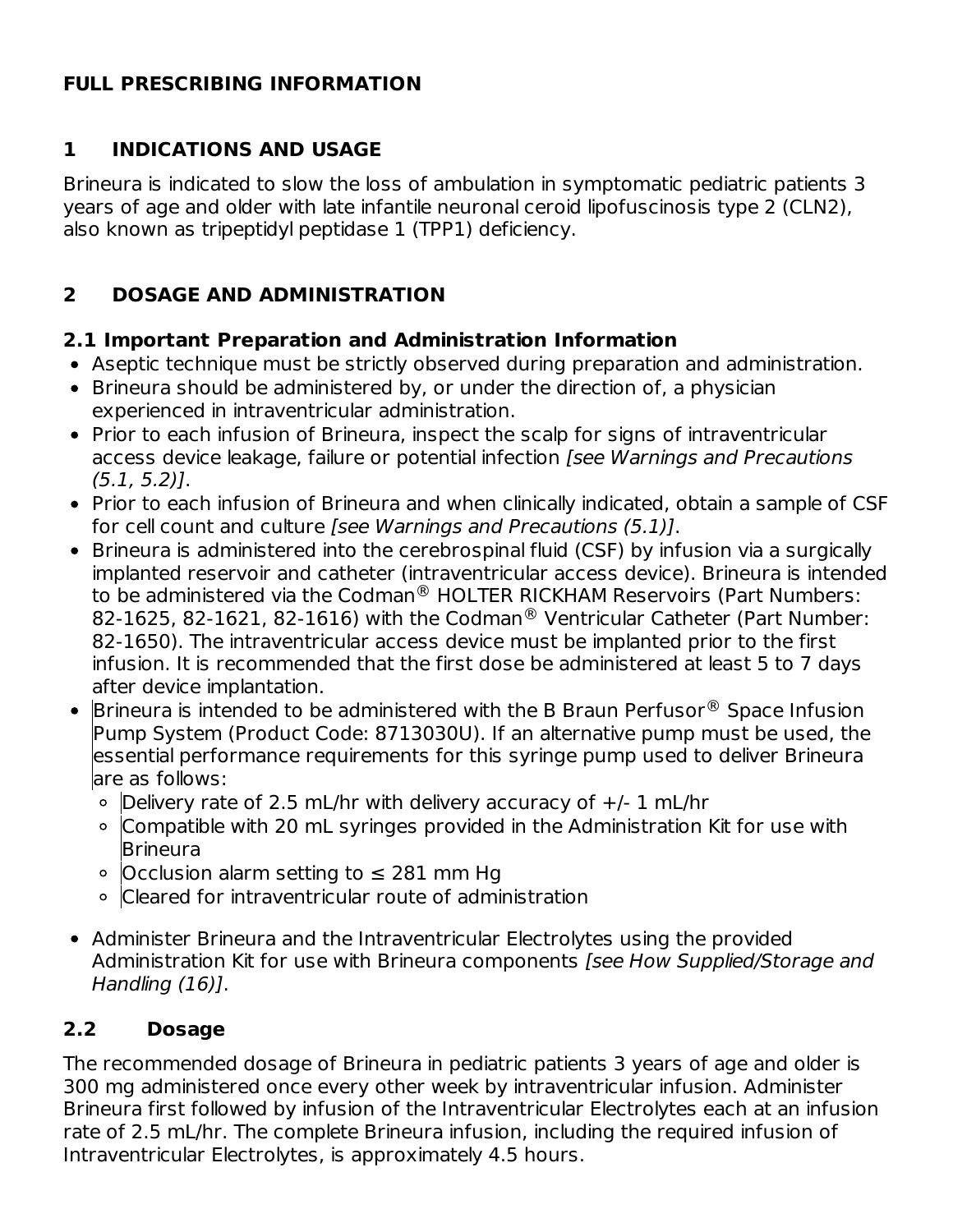Pre-treatment of patients with antihistamines with or without antipyretics or corticosteroids is recommended 30 to 60 minutes prior to the start of infusion.

### **2.3 Method of Administration**

Brineura and the Intraventricular Electrolytes must only be administered by the intraventricular route, using the provided Administration Kit for use with Brineura. Each vial of Brineura and Intraventricular Electrolytes is intended for a single dose only.

Each infusion consists of 10 mL of Brineura followed by 2 mL of Intraventricular Electrolytes. The complete infusion must be administered using an infusion set with a 0.2 micron inline filter. The Intraventricular Electrolytes are used to flush the infusion line, port needle, and intraventricular access device in order to fully administer Brineura and to maintain patency of the intraventricular access device.

# **2.4 Preparation for Infusion**

Gather supplies:

- Brineura and Intraventricular Electrolytes Injection vials (package 1 of 2) [see How Supplied/Storage and Handling (16)]
- Administration Kit for use with Brineura (package 2 of 2) [see How Supplied/Storage and Handling (16)]
- Syringe pump (not supplied)

Inspect the Administration Kit infusion components to ensure the components are in the individual packages and have not been compromised.

Thaw Brineura and Intraventricular Electrolytes Injection vials at room temperature for approximately 60 minutes. **Do not** thaw or warm vials any other way. **Do not** shake vials. Condensation will occur during thawing period. **Do not** re‑freeze vials or freeze syringes containing Brineura or Intraventricular Electrolytes.

Inspect fully thawed Brineura and Intraventricular Electrolytes Injection vials. Parenteral drug products should be inspected visually for particulate matter and discoloration prior to administration, whenever solution and container permit. Brineura is a clear to slightly opalescent and colorless to pale yellow solution. Intraventricular Electrolytes is a clear to colorless solution. **Do not use** if the solutions are discolored or if there is other foreign particulate matter in the solutions. Brineura vials may occasionally contain thin translucent fibers or opaque particles. These naturally occurring particles are cerliponase alfa. These particles are removed via the 0.2 micron inline filter without having a detectable effect on the purity or strength of Brineura. Intraventricular Electrolytes may contain particles, which appear during the thaw period; however, these dissolve when the solution reaches room temperature.

# **2.5 Intraventricular Infusion Procedure**

# Intraventricular Infusion of Brineura

Figure 1 represents the intraventricular infusion system set up. Use aseptic technique during the infusion. Follow the steps below to proceed with the intraventricular infusion.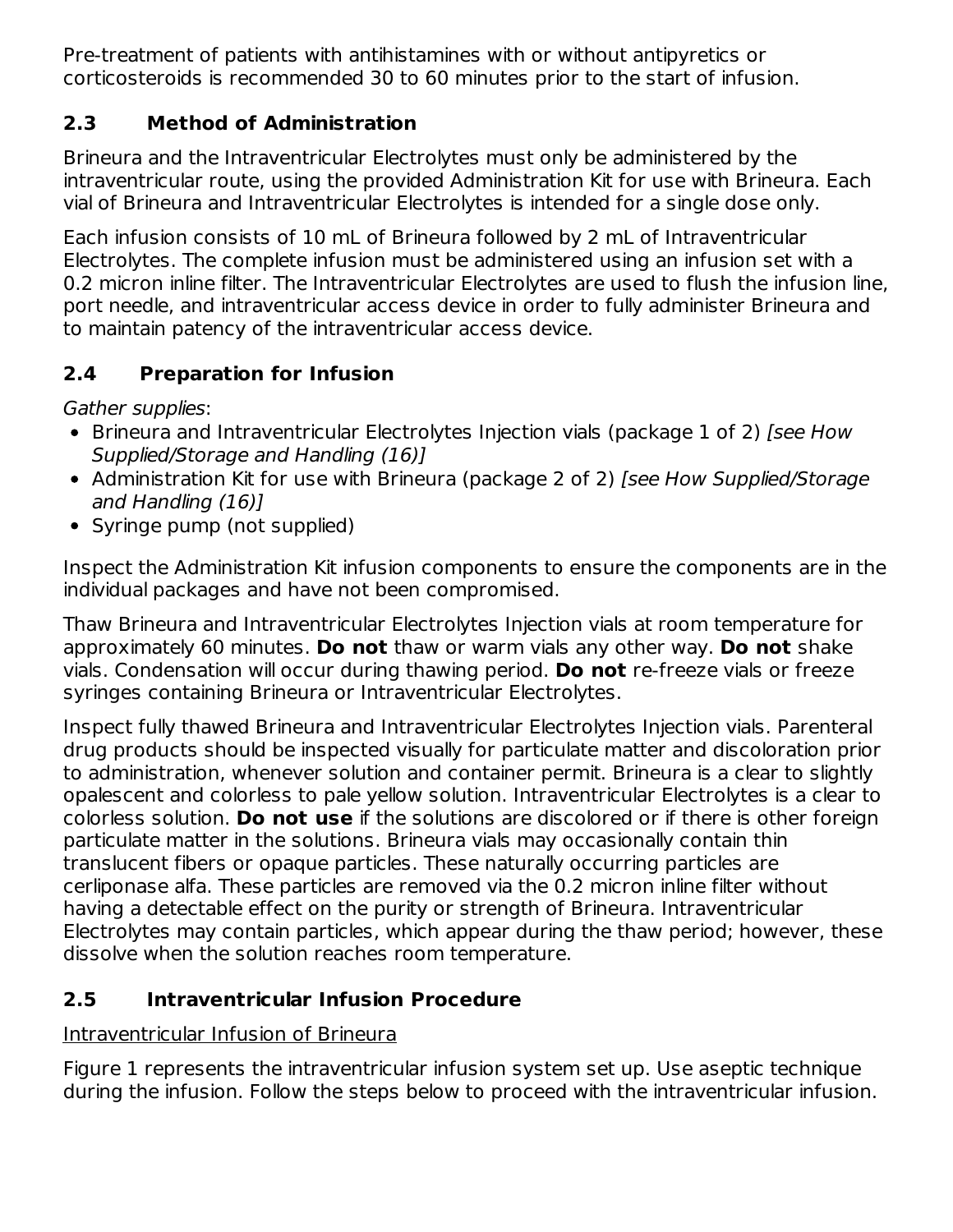

1. Use aseptic technique when preparing the Brineura syringe for infusion. Label one sterile syringe "Brineura" and attach the syringe needle. Remove the green flip-off caps from the two Brineura vials. Use the "Brineura" labeled syringe to withdraw a total of 10 mL from the Brineura vials. **Do not** dilute Brineura. **Do not** mix Brineura with any other drug.

2. Label the infusion line "intraventricular infusion only" (see Figure 1).

3. Attach the syringe containing Brineura to the extension line (see Figure 2). Then connect the extension line to the infusion set with a 0.2 micron inline filter (see Figure 1).



**Figure 2**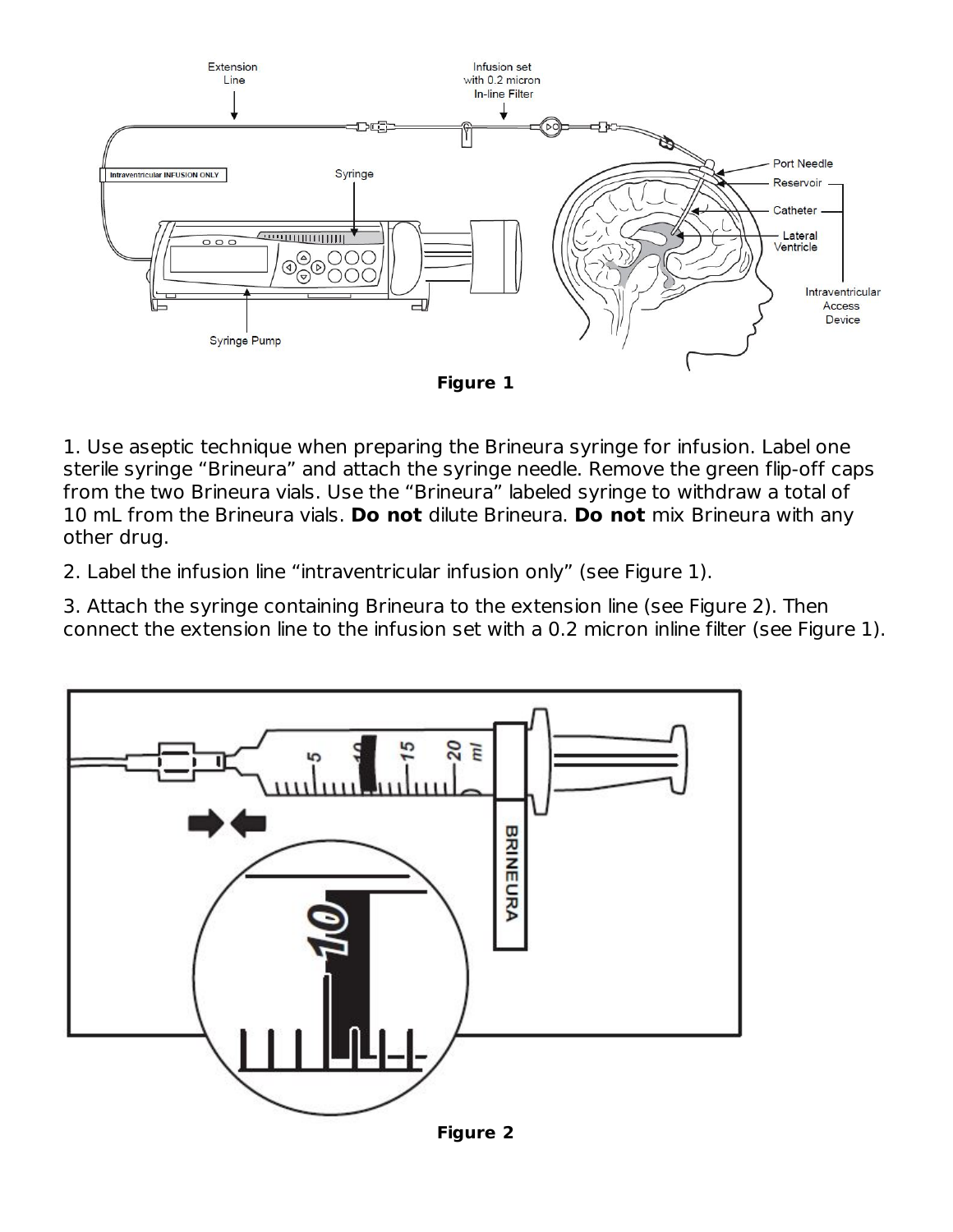4. Prime the infusion components with Brineura.

5. Inspect scalp for signs of intraventricular access device leakage or failure and for potential infections [see Warnings and Precautions (5.1, 5.2)].

6. Prepare the scalp for intraventricular infusion per institution standard of care.

7. Insert port needle into intraventricular access device (see Figure 3).



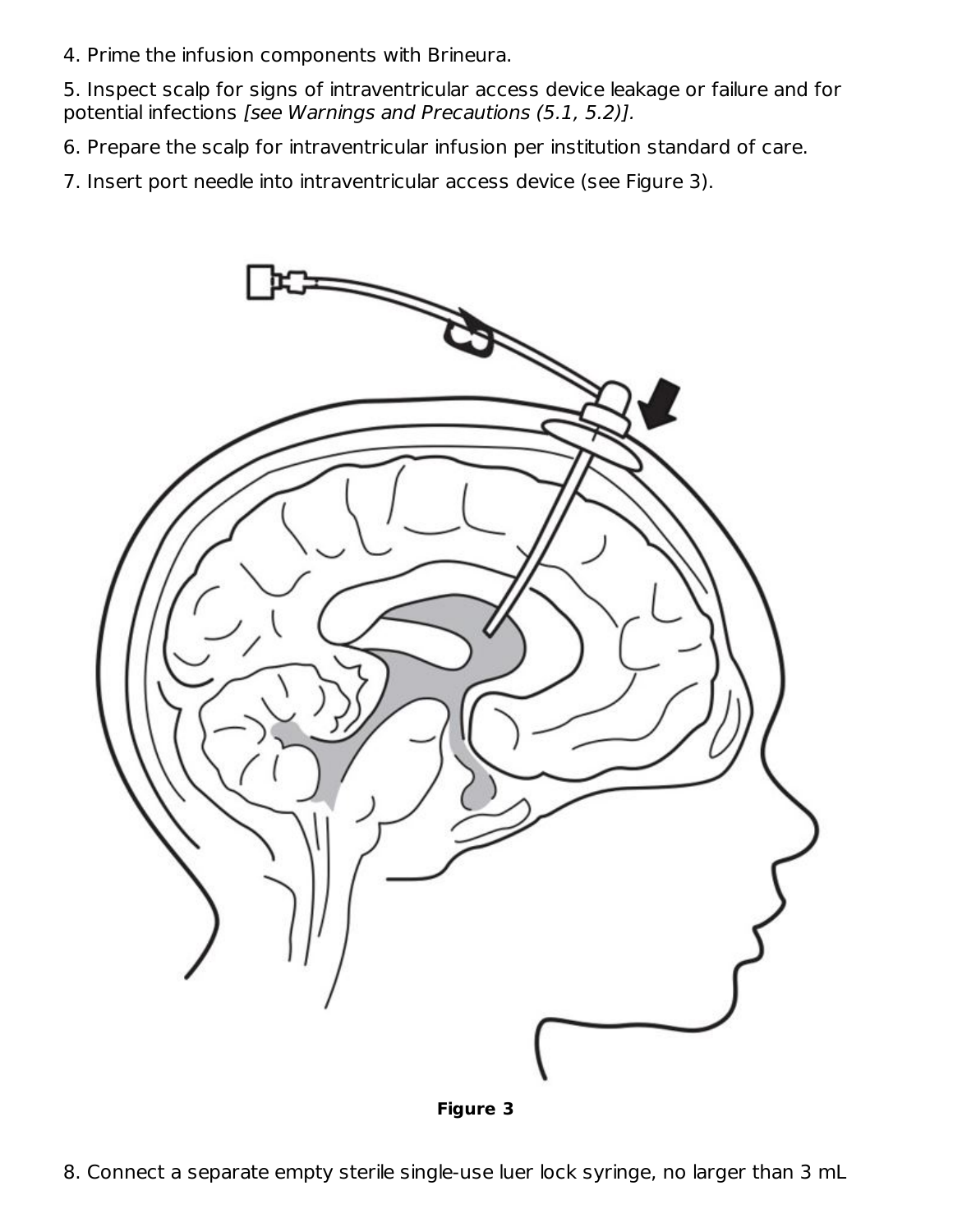(not provided) to the port needle. Withdraw 0.5 mL to 1 mL of CSF to check patency of intraventricular access device (see Figure 4) and send specimen for culture.

- **Do not** return CSF to intraventricular access device.
- Routinely send CSF samples for infection monitoring *[see Warnings and Precautions*  $(5.1)$ .



#### **Figure 4**

9. Attach the infusion set with 0.2 micron inline filter to the port needle (see Figure 1).

• Secure the components per institution standard of care.

10. Place the syringe containing Brineura into the syringe pump and program pump to deliver at an infusion rate of 2.5 mL per hour. Set the occlusion alarm setting to alert at pressure ≤ 281 mm Hg. See syringe pump operating manual for details. **Do not** deliver as a bolus or manually.

11. Administer pre-medication 30 to 60 minutes prior to the start of infusion [see Dosage and Administration (2.2)].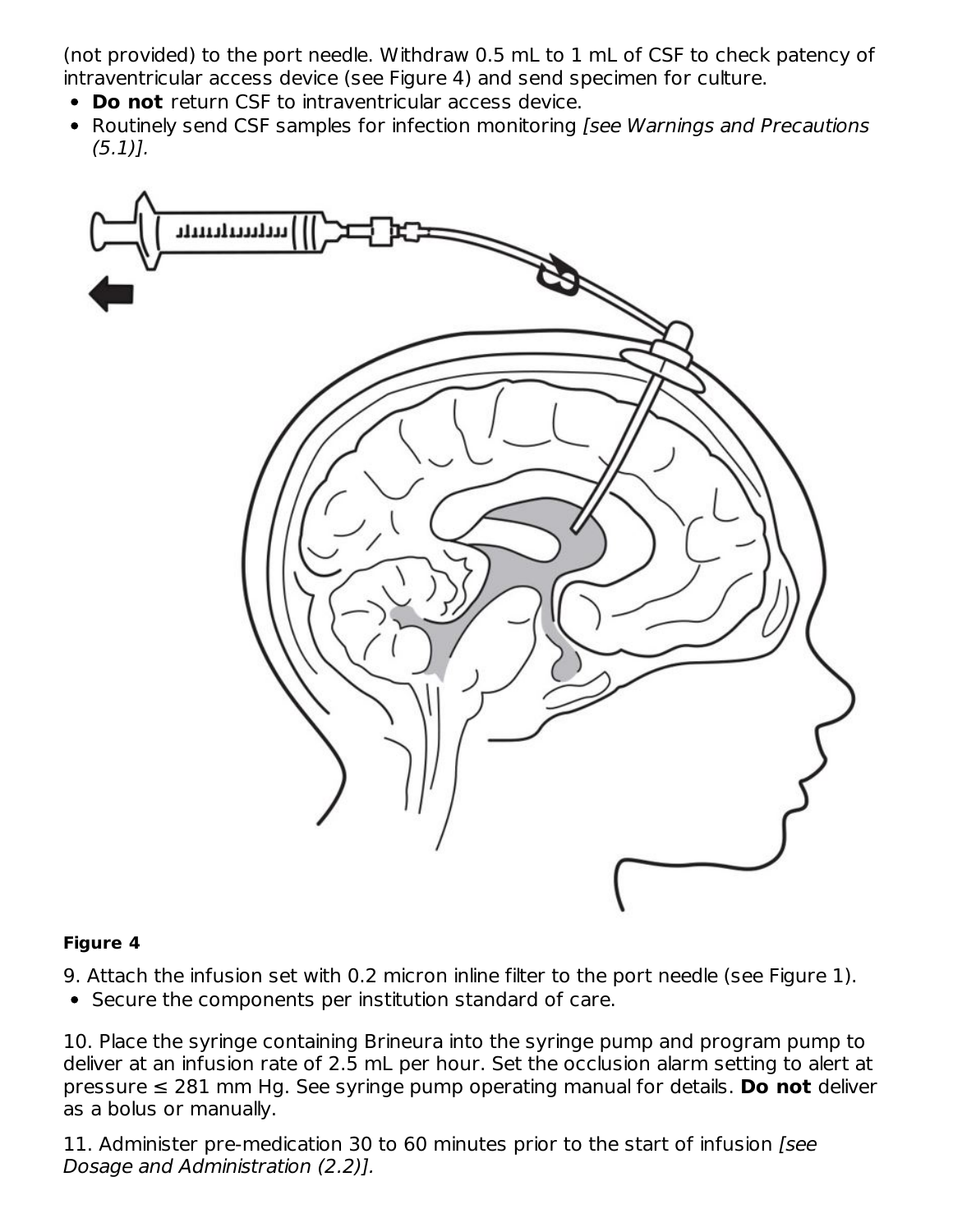12. Monitor vital signs (blood pressure, heart rate) prior to the start of infusion, periodically during infusion, and post-infusion [see Warnings and Precautions (5.3)].

13. Initiate infusion of Brineura at a rate of 2.5 mL per hour.

14. Periodically inspect the infusion system during the infusion for signs of leakage or delivery failure [see Warnings and Precautions (5.2)].

15. When the Brineura infusion is complete, detach and remove the empty syringe from the pump and disconnect from the tubing (see Figure 5). Proceed to Step 16 for Intraventricular Electrolytes infusion.



**Figure 5**

Intraventricular Infusion of Intraventricular Electrolytes

Administer the Intraventricular Electrolytes provided **after** Brineura infusion is complete.

16. Use aseptic technique when preparing the Intraventricular Electrolytes syringe for infusion. Label one sterile syringe "Intraventricular Electrolytes" and attach the syringe needle. Remove the yellow flip-off cap from the Intraventricular Electrolytes Injection vial. Withdraw 2 mL of Intraventricular Electrolytes. Discard the remaining unused portion.

17. Attach the syringe to the extension line (see Figure 6).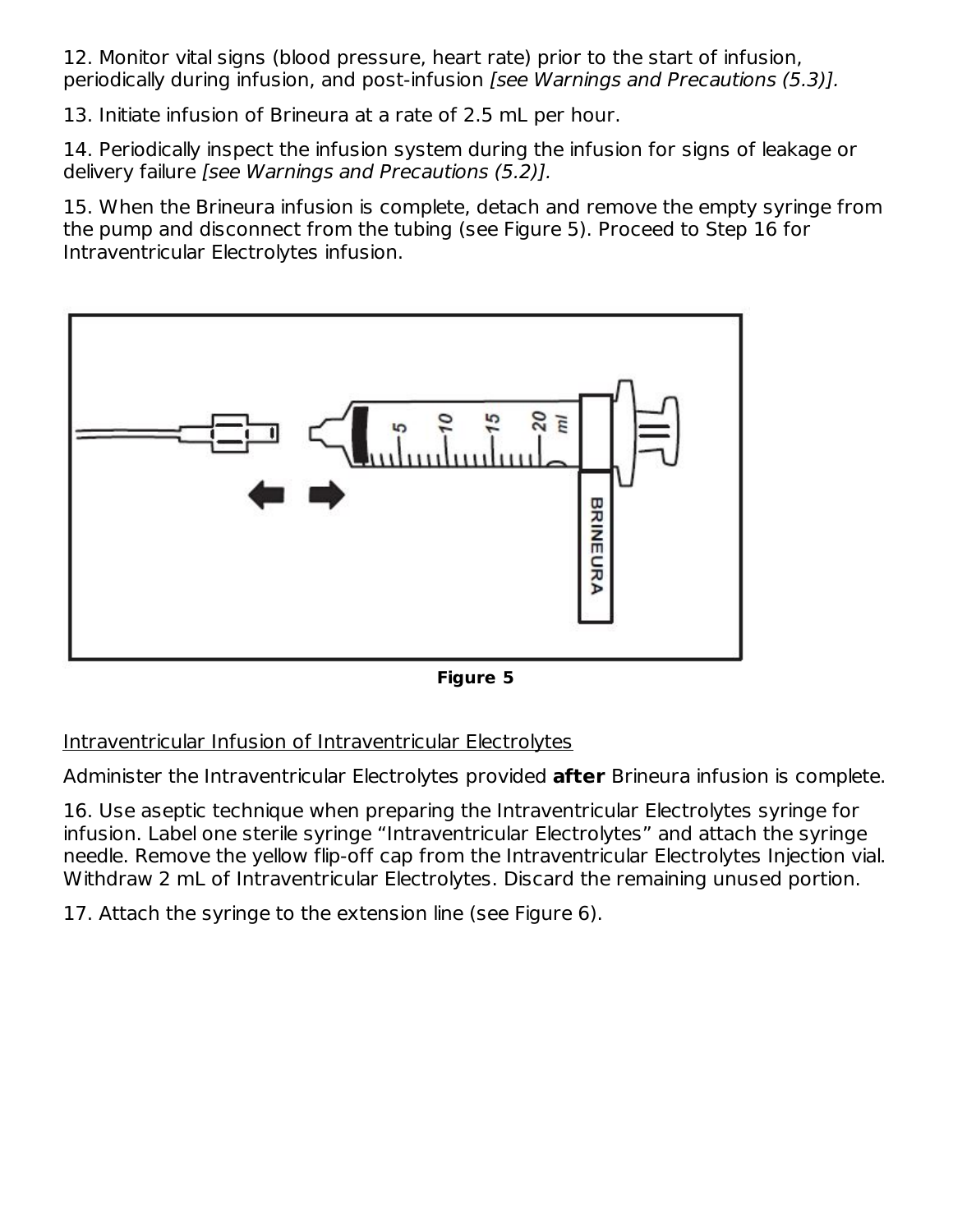

18. Place the syringe containing Intraventricular Electrolytes into the syringe pump and program pump to deliver at an infusion rate of 2.5 mL per hour. Set the occlusion alarm setting to alert at pressure  $\leq 281$  mm Hg. See syringe pump operating manual for details. **Do not** deliver as a bolus or manually.

19. Initiate infusion of Intraventricular Electrolytes at a rate of 2.5 mL per hour.

20. Periodically inspect the infusion system during the infusion for signs of leakage or delivery failure.

21. When the Intraventricular Electrolytes infusion is complete, detach and remove the empty syringe from the pump and disconnect from the infusion line.

22. Remove the port needle. Apply gentle pressure and bandage the infusion site per institution standard of care.

Dispose of the infusion components, needles, unused solutions and other waste materials in accordance with local requirements.

#### Storage of Thawed Product

Use thawed Brineura and Intraventricular Electrolytes immediately. If not used immediately, store unopened vials in the refrigerator at 2°C to 8°C and use within 24 hours.

#### Storage of Product in Syringes

Use product held in labeled syringes immediately. If not used immediately, store product held in labeled syringes in the refrigerator at 2°C to 8°C up to 4 hours prior to infusion.

### **3 DOSAGE FORMS AND STRENGTHS**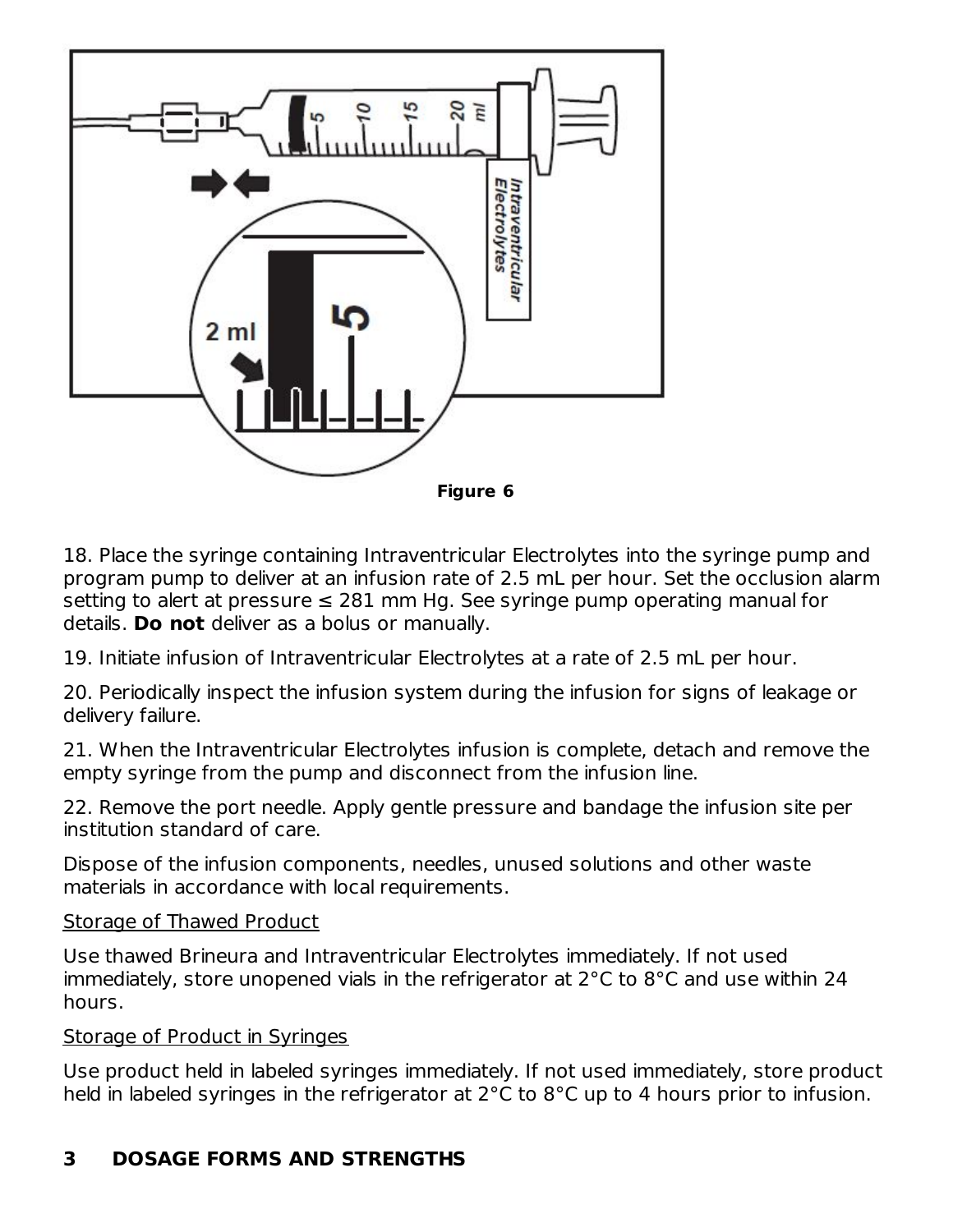Injection: Brineura 150 mg/5 mL (30 mg/mL) solution, two single-dose vials per carton co-packaged with Intraventricular Electrolytes Injection 5 mL in a single-dose vial. Brineura is a clear to slightly opalescent and colorless to pale yellow solution. Intraventricular Electrolytes is a clear to colorless solution [see How Supplied/Storage and Handling (16)].

# **4 CONTRAINDICATIONS**

Brineura is contraindicated in patients with:

- any sign or symptom of acute, unresolved localized infection on or around the device insertion site (e.g. cellulitis or abscess); or suspected or confirmed CNS infection (e.g. cloudy CSF or positive CSF gram stain, or meningitis) [see Warnings and Precautions  $(5.1)$ .
- any acute intraventricular access device-related complication (e.g., leakage, extravasation of fluid, or device failure) [see Warnings and Precautions (5.2)].
- ventriculoperitoneal shunts.

# **5 WARNINGS AND PRECAUTIONS**

### **5.1 Meningitis and Other Intraventricular Access Device-Related Infections**

Bacterial meningitis requiring antibiotic treatment and removal of the device was reported during postmarketing use of Brineura. Additionally, in clinical trials and during postmarketing use there were reports of other device-related clinical infections which were confirmed by positive CSF cultures, treated with antibiotics and removal of the device, and in which patients resumed treatment with Brineura after the device was replaced [see Adverse Reactions (6.1)]. In all cases, antibiotics were administered, the intraventricular access devices were removed and replaced, and patients resumed treatment with Brineura.

The signs and symptoms of infections may not be readily apparent in patients with CLN2 disease. To reduce the risk of infectious complications, Brineura should be administered by, or under the direction of, a physician experienced in intraventricular administration [see Dosage and Administration (2.3)]. Prior to each infusion of Brineura, and when clinically indicated, obtain a sample of CSF for cell count and culture. Do not administer Brineura if there are localized signs of infection on or around the device insertion site, such as erythema, tenderness, or discharge or suspected or confirmed CNS infection (e.g. cloudy CSF or positive CSF gram stain, or meningitis) [see Contraindications (4)].

Healthcare providers should be vigilant for the development of signs and symptoms of infection, including meningitis, during treatment with Brineura and monitor the device insertion site for signs of infection.

### **5.2 Intraventricular Access Device-Related Complications**

During the clinical trial and in postmarketing reports, intraventricular access devicerelated complications were reported (e.g., device leakage, device failure extravasation of CSF fluid, or bulging of the scalp around or above the intraventricular access device) [see Adverse Reactions (6.2)]. For any complications with the implanted intraventricular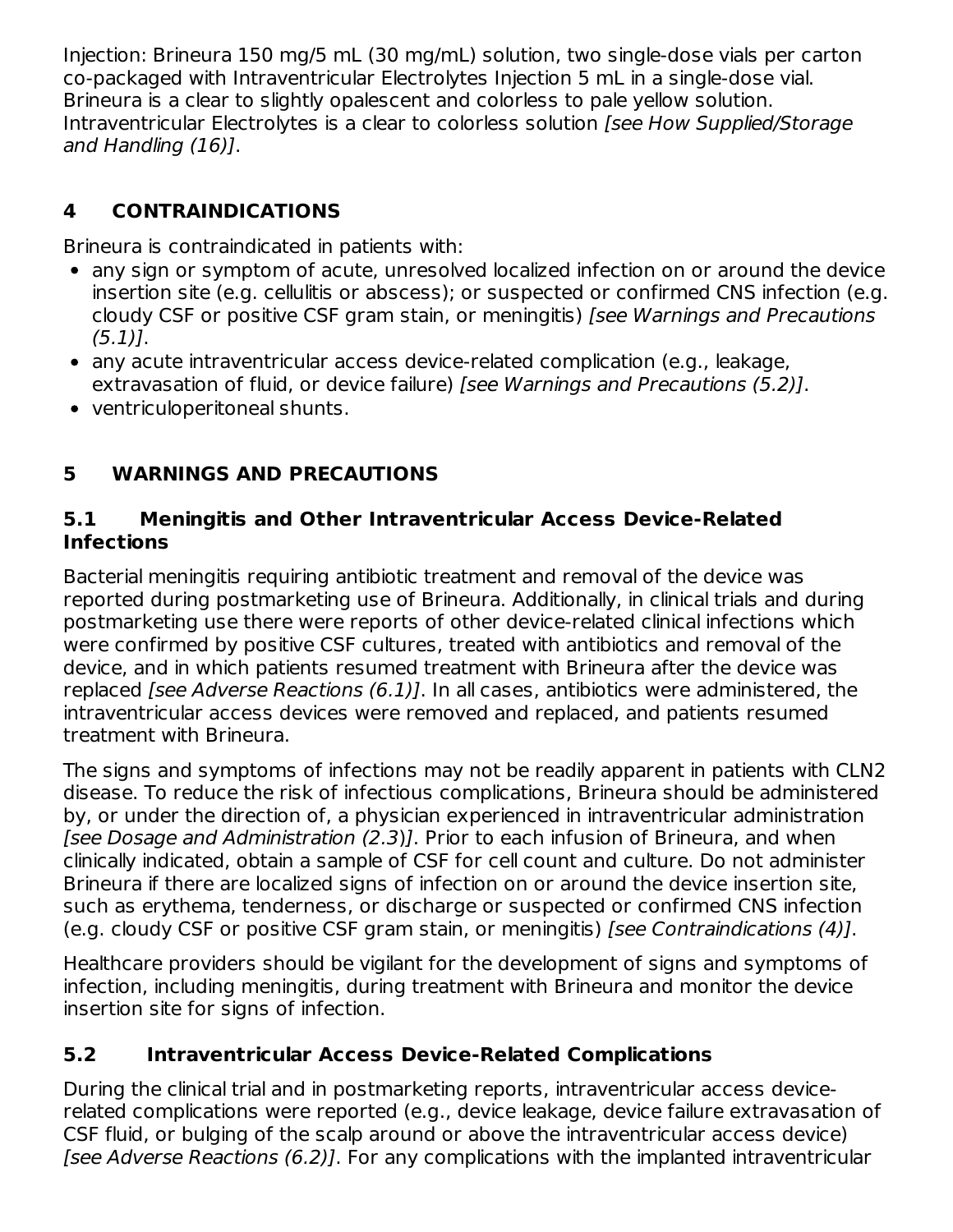access device, consult with a neurosurgeon to confirm the integrity or performance of the device. In case of intraventricular access device-related complications, discontinue the Brineura infusion and refer to the device manufacturer's labeling for further instructions [see Contraindications (4)].

Material degradation of the intraventricular access device reservoir was reported after approximately 4 years of administration, which may impact the effective and safe use of the device. During benchtop testing such material degradation was recognized after approximately 105 perforations of the intraventricular access device. The intraventricular access device should be replaced prior to 4 years of single-puncture administrations, which equates to approximately 105 administrations of Brineura.

# **5.3 Cardiovascular Adverse Reactions**

Monitor vital signs (blood pressure, heart rate) before infusion starts, periodically during infusion, and post-infusion in a healthcare setting [see Dosage and Administration (2.5)]. Upon completion of the infusion, clinically assess the patient status. Continued observation may be necessary if clinically indicated.

Perform electrocardiogram (ECG) monitoring during infusion in patients with a history of bradycardia, conduction disorder, or with structural heart disease, as some patients with CLN2 disease may develop conduction disorders or heart disease. In patients without cardiac abnormalities, regular 12-lead ECG evaluations should be performed every 6 months.

In the clinical studies, hypotension was reported in 2 (8%) patients, which occurred during or up to eight hours after Brineura infusion. Patients did not require alteration in treatment, and reactions resolved spontaneously or after intravenous fluid administration [see Adverse Reactions (6.1)].

# **5.4 Hypersensitivity Reactions Including Anaphylaxis**

Hypersensitivity reactions including anaphylaxis have been reported in Brineura-treated patients during clinical studies and postmarketing use *[see Adverse Reactions (6.1, 6.3)]*. In clinical trials, a total of 11 (46%) patients experienced hypersensitivity reactions during the infusion or within 24 hours of completion of the infusion. Patients in clinical trials were routinely pre-medicated with antihistamines with or without antipyretics or corticosteroids, prior to infusion of Brineura. During postmarketing use, anaphylactic reactions occurred during or within several hours of Brineura infusion. Epinephrine was administered in one case. Patients received subsequent Brineura infusions without recurrence of anaphylaxis.

Due to the potential for anaphylaxis, appropriate medical support should be readily available when Brineura is administered. Observe patients closely during and after the infusion. If a severe hypersensitivity reaction or anaphylaxis occurs, immediately discontinue the infusion and initiate appropriate medical treatment. Inform patients/caregivers of the signs and symptoms of hypersensitivity reactions and anaphylaxis and instruct them to seek immediate medical care should signs and symptoms occur.

The management of hypersensitivity reactions should be based on the severity of the reaction and may include temporarily interrupting the infusion, and/or treatment with antihistamines, antipyretics, and/or corticosteroids. Consider the risks and benefits of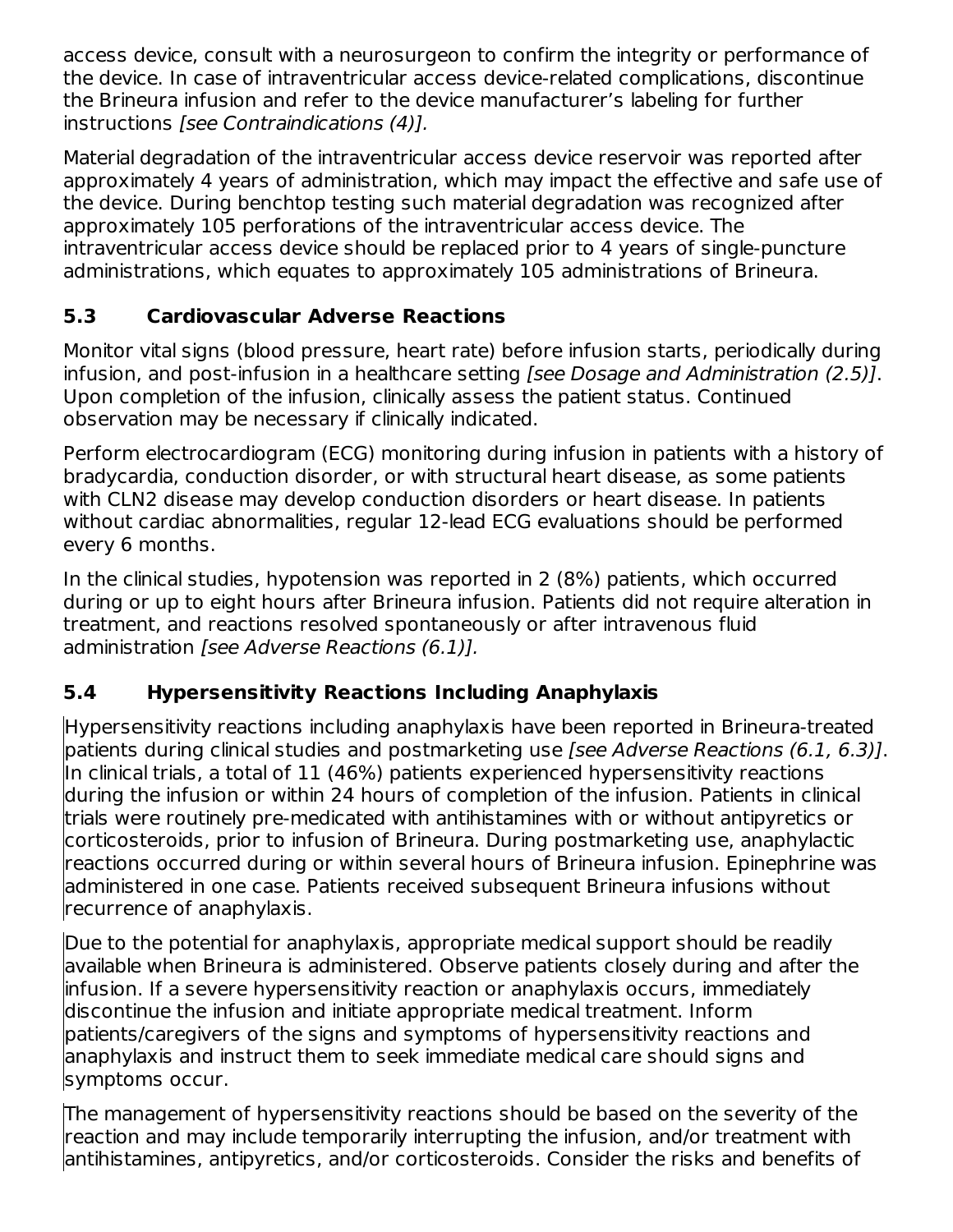readministration of Brineura following an anaphylactic reaction. If the decision is made to readminister Brineura after the occurrence of anaphylaxis, ensure appropriately trained personnel and equipment for emergency resuscitation (including epinephrine and other emergency medicines) are readily available during infusion. Initiate subsequent infusion at approximately one-half the initial infusion rate at which the anaphylactic reaction occurred.

# **6 ADVERSE REACTIONS**

The following adverse reactions are described below and elsewhere in the labeling:

- Meningitis and Other Intraventricular Access Device-Related Infections [see Warnings] and Precautions (5.1)]
- Intraventricular Access Device-Related Complications [see Warnings and Precautions  $(5.2)$ ]
- Cardiovascular Adverse Reactions [see Warnings and Precautions (5.3)]
- Hypersensitivity Reactions Including Anaphylaxis [see Warnings and Precautions  $(5.4)$ ]

### **6.1 Clinical Trials Experience**

Because clinical studies are conducted under widely varying conditions, adverse reaction rates observed in the clinical studies of a drug cannot be directly compared to rates in the clinical studies of another drug and may not reflect the rates observed in practice.

The safety of Brineura was evaluated in 24 patients with CLN2 disease who received at least one dose of Brineura in a clinical study with extension of up to 161 weeks [see Clinical Studies (14)]. Table 1 summarizes the most common adverse reactions that occurred in Brineura-treated patients through 96 weeks.

#### **Table 1: Adverse Reactions Reported in ≥ 8% of Symptomatic Pediatric Patients with CLN2 Disease in the Brineura Single-Arm Clinical Study with Extension at Week 96**

| <b>Adverse Reaction</b>                      | <b>Patients Treated with</b><br><b>Brineura</b> |  |  |
|----------------------------------------------|-------------------------------------------------|--|--|
|                                              | $n=24$ (%)                                      |  |  |
| Pyrexia $1$                                  | 17 (71)                                         |  |  |
| ECG abnormalities <sup>2</sup>               | 17 (71)                                         |  |  |
| Decreased CSF protein                        | 17(71)                                          |  |  |
| Vomiting                                     | 15 (63)                                         |  |  |
| Seizures <sup>3</sup>                        | 12 (50)                                         |  |  |
| Device-related<br>complications <sup>4</sup> | 12 (50)                                         |  |  |
| Hypersensitvity <sup>5</sup>                 | 11 (46)                                         |  |  |
| Increased CSF protein                        | 5(21)                                           |  |  |
| Hematoma                                     | 5(21)                                           |  |  |
| Headache                                     | 4 (17)                                          |  |  |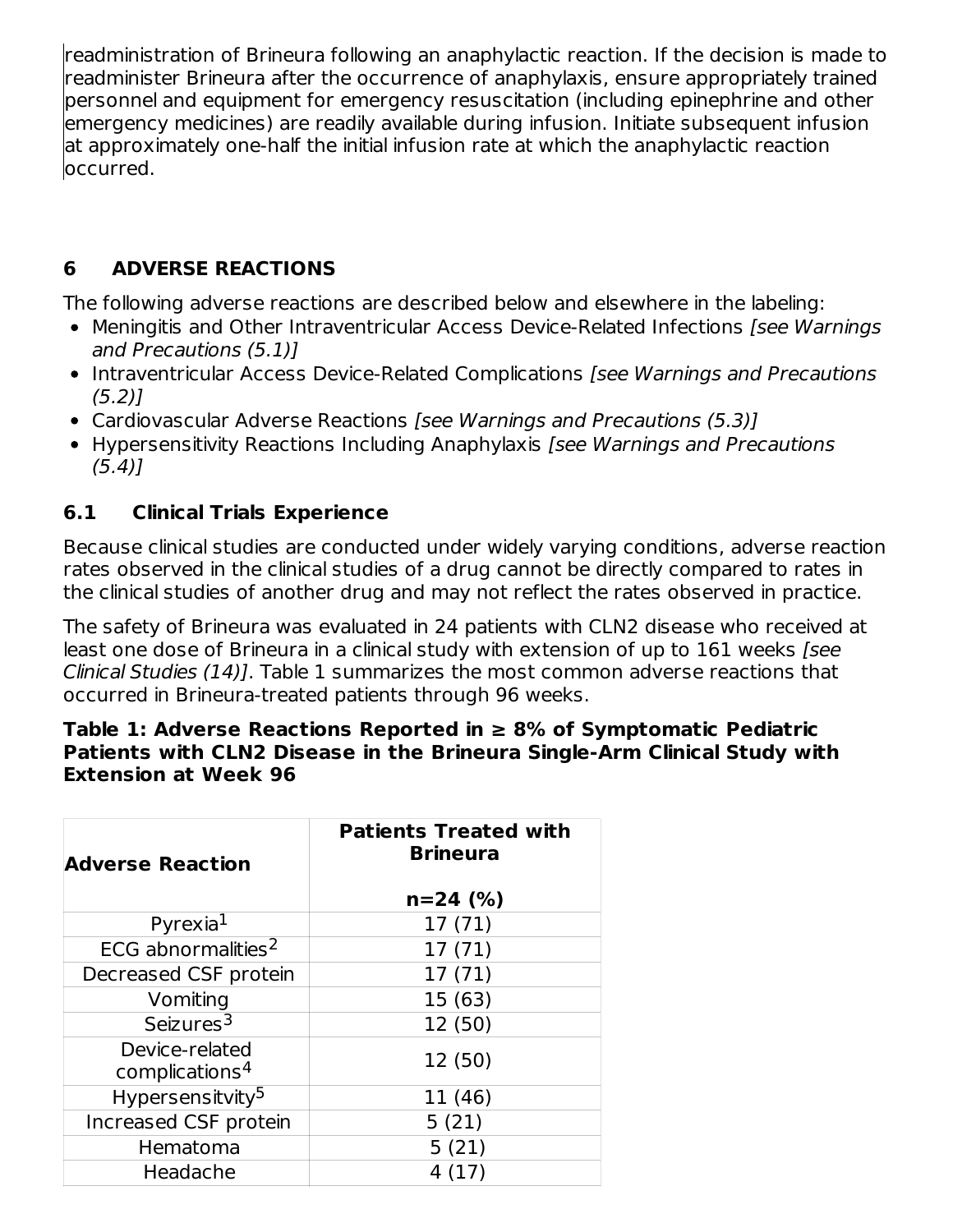| <b>Irritability</b>                   | 4(17) |
|---------------------------------------|-------|
| Pleocytosis                           | 4(17) |
| Device-related infection <sup>6</sup> | 2(8)  |
| <b>Bradycardia</b>                    | 2(8)  |
| Feeling jittery                       | 2(8)  |
| Hypotension                           | 2(8)  |

 $1$ Pyrexia includes: pyrexia and increased body temperature

 $2$ ECG abnormalities include: non-specific repolarization abnormality, notched QRS, ST segment elevation, biphasic T wave abnormality, supraventricular extrasystoles, bradycardia, sinus tachycardia, and intraventricular conduction delay

<sup>3</sup>Seizures include: atonic, generalized tonic-clonic, focal, and absence

<sup>4</sup>Device-related complications include device-related infection, delivery system-related complications (needle issues, device leakage, device malfunction, device difficult to use, etc.) and pleocytosis.

<sup>5</sup>Hypersensitivity includes: immune reactions and signs and symptoms observed concomitantly with hypersensitivity reactions including pyrexia, vomiting, pleocytosis or irritability [see Warnings and Precautions (5.4)]

<sup>6</sup>Device-related infections include: Propionibacterium acnes and Staphylococcus epidermidis

### Description of Selected Adverse Reactions

### Seizures

Seizures were reported in 12 of 24 (50%) patients. The seizure types reported include atonic, generalized tonic-clonic, focal, and absence. Seizures were managed with standard anti-convulsive therapies and did not result in discontinuation of Brineura treatment.

### Device-Related Complications

Adverse reactions related to the device were observed in 12 of 24 (50%) of patients. Device-related adverse reactions include infection, delivery system-related complications, and pleocytosis. Nine out of 24 patients (38%) experienced adverse reactions, which involved complications of the non-implanted delivery system components. Four out of 24 patients (16%) had device-related adverse reactions, which required medical intervention, including two patients (8%) with intraventricular access device-related CNS infections, and one patient (4%) each with leakage of the intraventricular access device and pleocytosis. Device-related infections were diagnosed by increased CSF pleocytosis and microbiology culture and organism identification, without accompanying signs and symptoms of meningitis. Intraventricular access devices were replaced and infections were treated with antibiotics. Device-related complications did not result in discontinuation of Brineura treatment [see Warnings and Precautions (5.1, 5.2)].

#### Hematoma

Hematoma adverse reactions were reported in 5 (21%) patients treated with Brineura and presented as hematoma, post procedural hematoma, traumatic hematoma and subdural hematoma. Hematomas did not require treatment and did not interfere with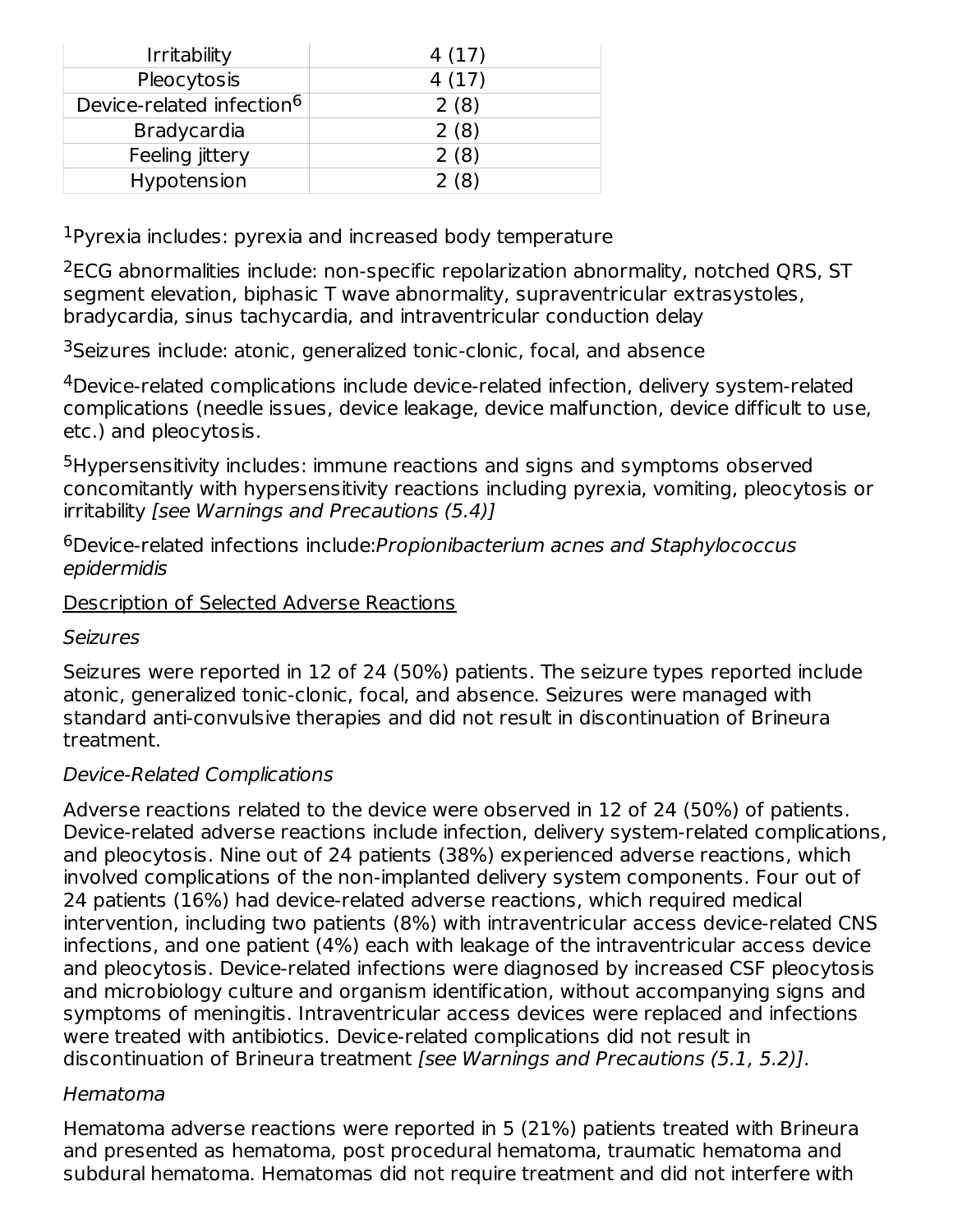Brineura infusion.

### Hypersensitivity

Hypersensitivity reactions were reported in 11 out of 24 patients (46%) treated with Brineura during or within 24 hours after completion of the Brineura infusion, despite pre-medication with antihistamines with or without antipyretics or corticosteroids [see Warnings and Precautions (5.1). The most common manifestations observed concomitantly with hypersensitivity included pyrexia with vomiting, pleocytosis, or irritability, which are not consistent with classic immune mediated hypersensitivity. Symptoms resolved over time or with administration of antipyretics, antihistamines and/or corticosteroids and no patient discontinued treatment with Brineura.

One patient experienced hypoxia (decreased oxygen saturation less than 88% by pulse oximeter), 8 hours after Brineura infusion, followed by a low mean arterial pressure at 15 hours post infusion. Symptoms resolved after oxygen administration, airway repositioning and normal saline infusion. One patient reported decreased oxygen saturation (90% by pulse oximeter), 45 minutes after starting Brineura with associated low diastolic blood pressures. Hypoxia resolved after oxygen administration. No treatment was administered for the low diastolic blood pressure, which returned to normal while the patient continued to receive Brineura infusion without change to the infusion rate or dose.

# **6.2 Immunogenicity**

As with all therapeutic proteins, there is potential for immunogenicity. The detection of antibody formation is highly dependent on the sensitivity and specificity of the assay. Additionally, the observed incidence of antibody (including neutralizing antibody) positivity in an assay may be influenced by several factors including assay methodology, sample handling, timing of sample collection, concomitant medications, and underlying disease. For these reasons, comparison of the incidence of antibodies to cerliponase alfa in the studies described below with the incidence of antibodies in other studies or to other products may be misleading.

Anti-drug antibodies (ADAs) to cerliponase alfa were detected in both serum and CSF in 79% and 33%, respectively, of patients treated with Brineura for up to 161 weeks. Patients who experienced hypersensitivity adverse reactions were tested for drugspecific IgE and found to be negative, including three patients for whom grade 3 (severe) hypersensitivity adverse reactions were reported. No association was found between serum or CSF ADA titers and incidence or severity of hypersensitivity. Drugspecific neutralizing antibodies (NAb) have not been evaluated.

### **6.3 Postmarketing Experience**

The following adverse reactions have been identified during post approval use of Brineura. Because these reactions are reported voluntarily from a population of uncertain size, it is not always possible to reliably estimate their frequency or establish a causal relationship to drug exposure.

Infections and infestations: Bacterial meningitis [see Warnings and Precautions (5.1)].

Immune system disorders: Anaphylactic reaction characterized by acute pyrexia, respiratory distress (bronchospasm, hypoxemia, perioral cyanosis), tachycardia, hypotension, diarrhea, and rash [see Warnings and Precautions (5.4)].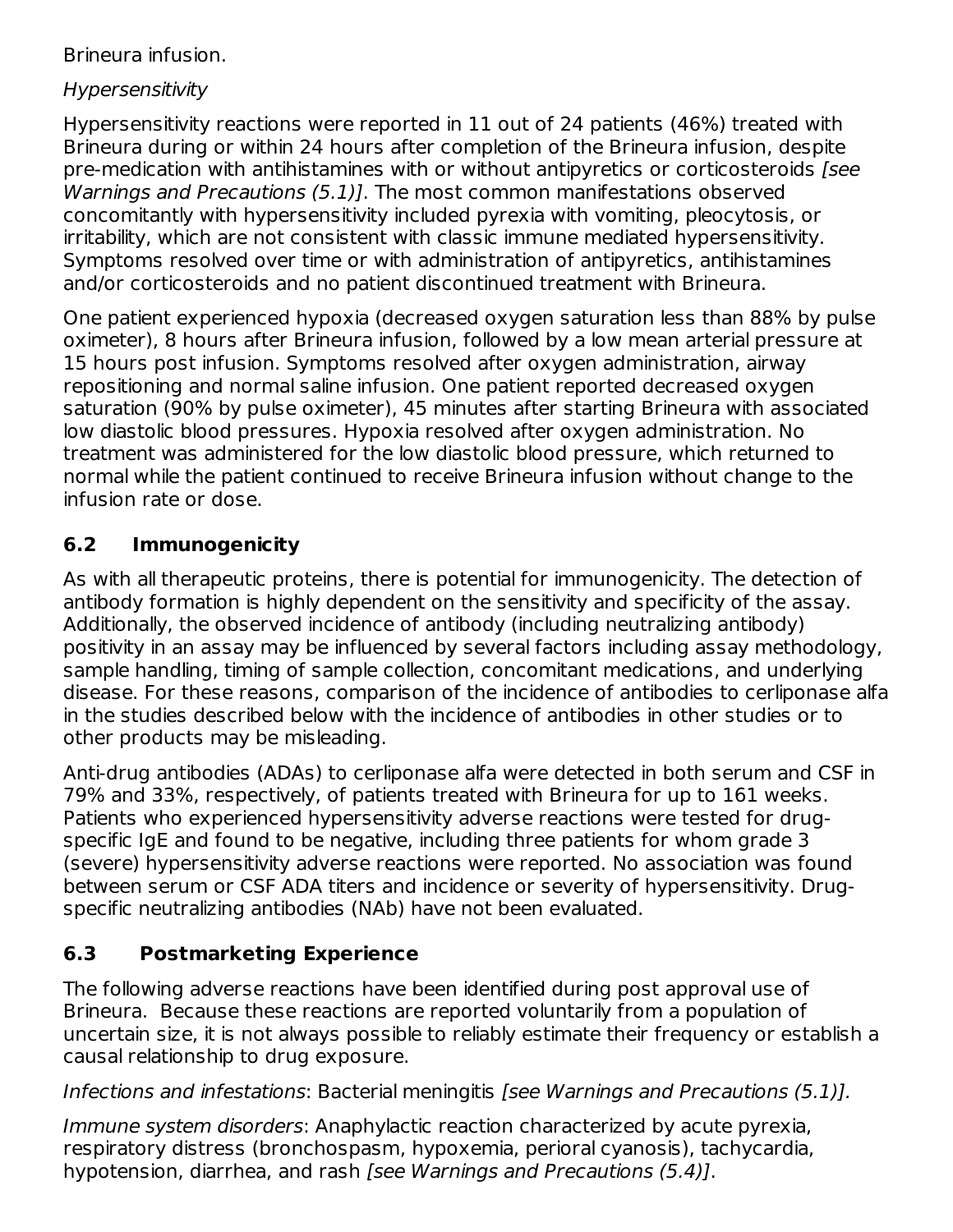### **8 USE IN SPECIFIC POPULATIONS**

### **8.1 Pregnancy**

### Risk Summary

There are no available data on Brineura use in pregnant women to inform a drugassociated risk of pregnancy-related outcomes. Animal reproduction studies have not been conducted using cerliponase alfa.

The estimated background risk of major birth defects and miscarriage for the indicated population is unknown. All pregnancies have a background risk of birth defect, loss, or other adverse outcomes. In the U.S. general population, the estimated background risk of major birth defects and miscarriage in clinically recognized pregnancies is 2 to 4% and 15 to 20%, respectively.

### **8.2 Lactation**

### Risk Summary

There are no data on the presence of cerliponase alfa in human milk, the effects on the breastfed child, or the effects on milk production. The lack of clinical data during lactation precludes a clear determination of the risk of Brineura to an infant during lactation; therefore, the development and health benefits of breastfeeding should be considered along with the mother's clinical need for Brineura and any potential adverse effects on the breastfed infant from Brineura or from the underlying maternal condition.

### **8.4 Pediatric Use**

Safety and effectiveness of Brineura have been established in pediatric patients 3 years of age and older. Pediatric use of Brineura to slow the loss of ambulation in symptomatic pediatric patients 3 years of age and older with late infantile neuronal ceroid lipofuscinosis type 2 (CLN2), also known as tripeptidyl peptidase 1 (TPP1) deficiency, is supported by a non-randomized single-arm dose escalation clinical study with extension in patients with CLN2 disease and compared to untreated patients with CLN2 disease from an independent natural history cohort [see Clinical Studies (14)]. Safety and effectiveness in patients less than 3 years of age have not been established.

# **11 DESCRIPTION**

Cerliponase alfa is a purified human enzyme produced by recombinant DNA technology in a Chinese hamster ovary cell line. The active substance is a recombinant human tripeptidyl peptidase-1 (rhTPP1), a lysosomal exopeptidase. The primary activity of the mature enzyme is the cleavage of N-terminal tripeptides from a broad range of protein substrates.

Cerliponase alfa contains 544 amino acids with an average molecular mass of 59 kDa. The mature enzyme is 368 amino acids in length. There are 5 consensus N-glycosylation sites on rhTPP1 that contain high mannose, phosphorylated high mannose and complex glycosylation structures.

Brineura (cerliponase alfa) Injection and Intraventricular Electrolytes Injection are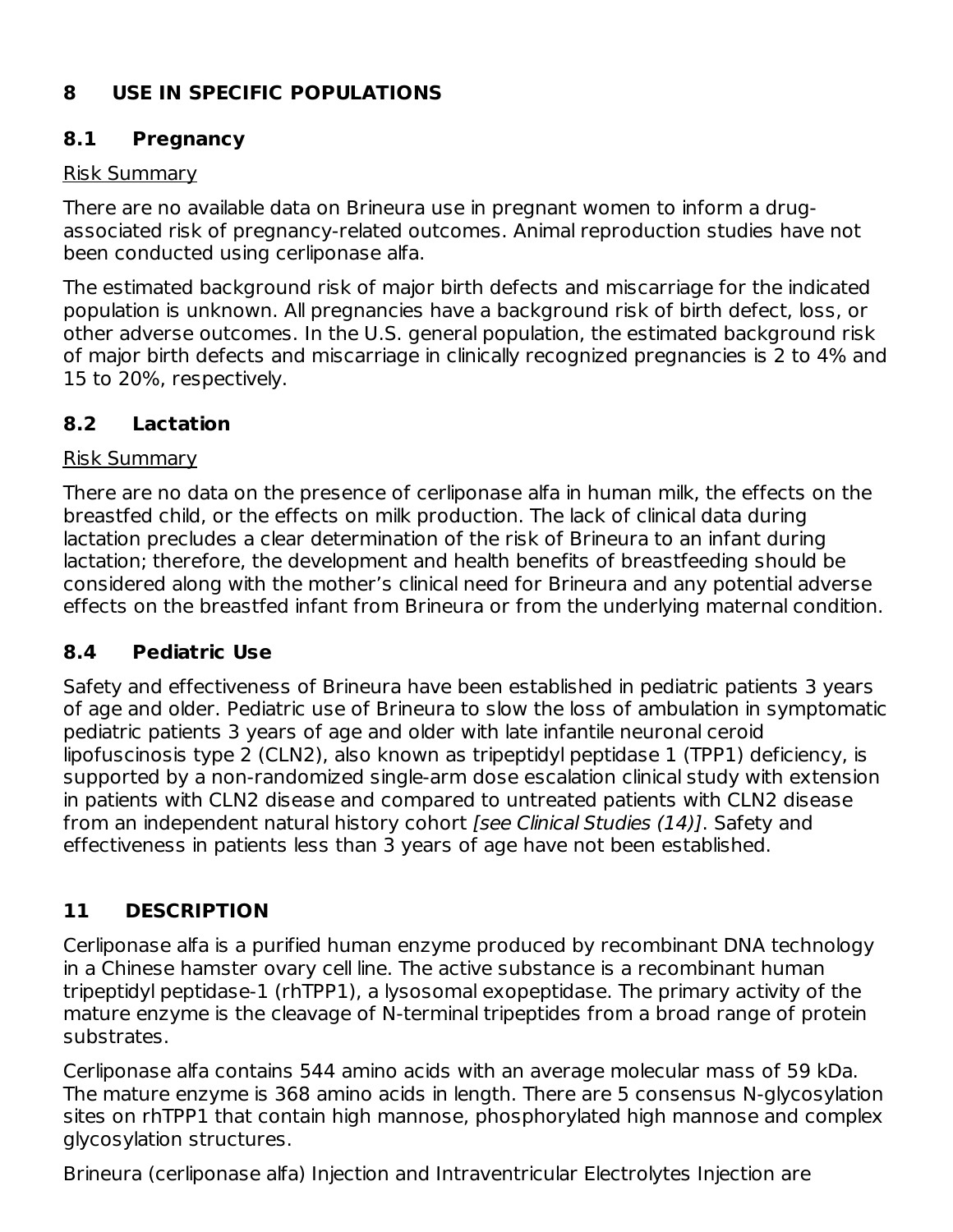administered by intraventricular infusion. The solutions are sterile, nonpyrogenic, and free of foreign particulates. Brineura is a clear to slightly opalescent and colorless to pale yellow solution. Intraventricular Electrolytes is a clear to colorless solution.

Brineura and Intraventricular Electrolytes Injection are packaged in 10 mL clear Type 1 single-dose glass vials [see How Supplied/Storage and Handling (16)]. Each vial of Brineura provides 5 mL of solution containing 150 mg cerliponase alfa. Each vial of Intraventricular Electrolytes Injection provides 5 mL of solution. Both Brineura and Intraventricular Electrolytes Injection are formulated with the following excipients: calcium chloride dihydrate (1.05 mg); magnesium chloride hexahydrate (0.8 mg); potassium chloride (1.1 mg); sodium chloride (43.85 mg); sodium phosphate, dibasic, heptahydrate (0.55 mg); sodium phosphate, monobasic, monohydrate (0.4 mg); and Water for Injection, USP. The pH of the solution is between 6.2 to 6.8 for Brineura, and between 6.0 to 7.0 for Intraventricular Electrolytes Injection.

Each vial contains: sodium: 0.76 mEq, and potassium: 0.015 mEq.

# **12 CLINICAL PHARMACOLOGY**

# **12.1 Mechanism of Action**

CLN2 disease is a neurodegenerative disease caused by deficiency of the lysosomal enzyme tripeptidyl peptidase-1 (TPP1), which catabolizes polypeptides in the CNS. TPP1 has no known substrate specificity. Deficiency in TPP1 activity results in the accumulation of lysosomal storage materials normally metabolized by this enzyme in the central nervous system (CNS), leading to progressive decline in motor function.

Cerliponase alfa (rhTTP1), a proenzyme, is taken up by target cells in the CNS and is translocated to the lysosomes through the Cation Independent Mannose-6-Phosphate Receptor (CI-MPR, also known as M6P/IGF2 receptor). Cerliponase alfa is activated in the lysosome and the activated proteolytic form of rhTPP1 cleaves tripeptides from the Nterminus of proteins.

# **12.3 Pharmacokinetics**

The pharmacokinetics of cerliponase alfa were evaluated in patients with CLN2 disease who received intraventricular infusions of 30 mg (0.1 times the approved recommended dosage), 100 mg (approximately 0.3 times the approved recommended dosage), and 300 mg over approximately 4.5 hours once every other week.

Cerliponase alfa CSF exposure following the initial single dose administration of Brineura increased less than proportionally across doses of 30 mg, 100 mg, and 300 mg. There was no apparent accumulation of cerliponase alfa in CSF or plasma when Brineura was administered at a dose of 300 mg once every other week.

Cerliponase alfa pharmacokinetics have high inter-subject and intra-subject variability. Following intraventricular infusions of 300 mg of Brineura at Day 1, Week 5, and Week 13, the pharmacokinetic parameters in CSF and plasma were assessed in 14 patients and are summarized in Table 2.

**Table 2: Pharmacokinetic Parameters of Cerliponase Alfa Following Intraventricular Infusion (approximately 4.5 hours in duration) of Brineura 300 mg Every Two Weeks**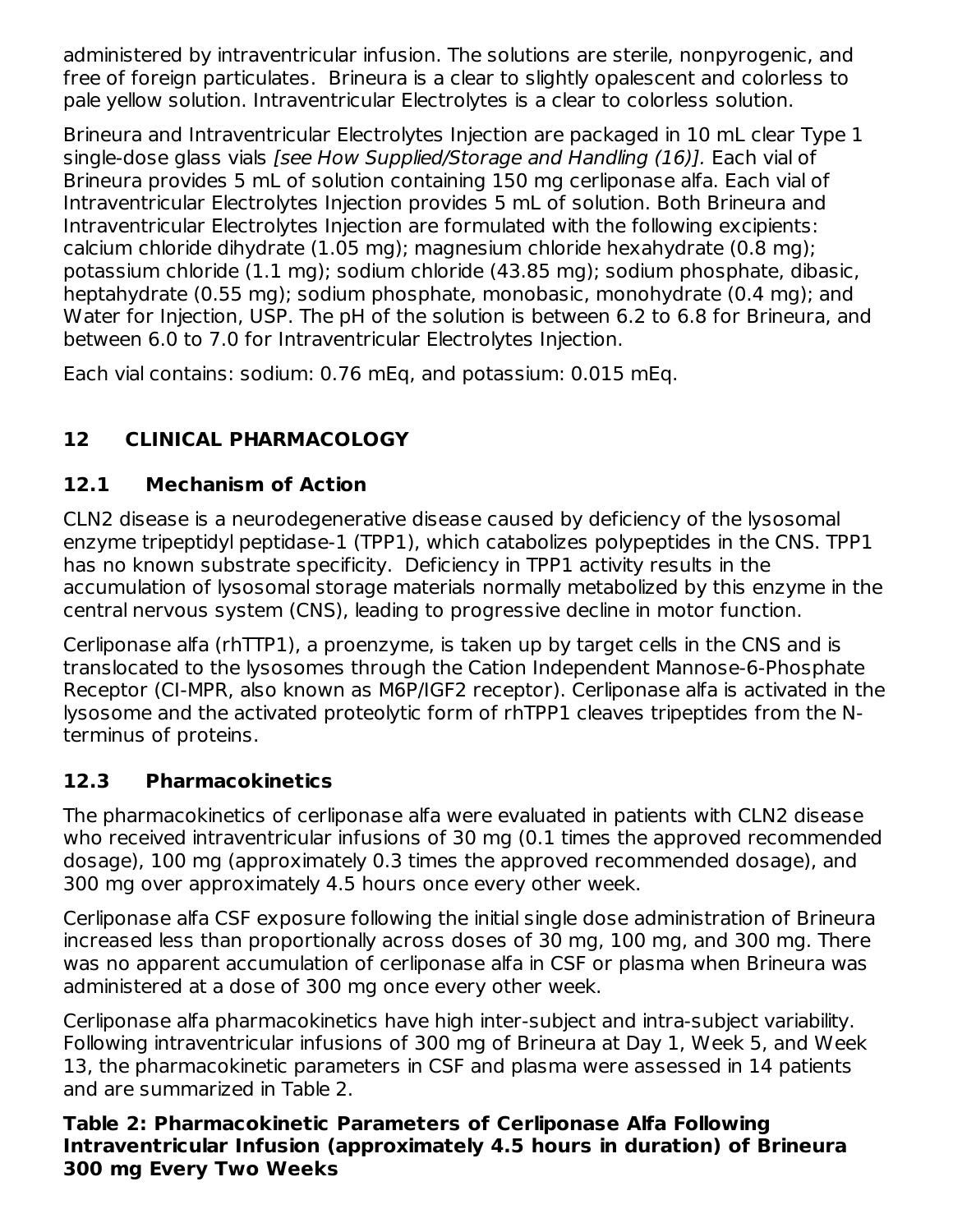|                     |                                                                   | <b>Median [Min, Max]</b> |                   |                   |  |
|---------------------|-------------------------------------------------------------------|--------------------------|-------------------|-------------------|--|
|                     | <b>Parameter</b>                                                  | Day 1                    | Week 5            | Week 13           |  |
|                     | N                                                                 | 13                       | 14                | 13                |  |
|                     | $I_{\text{max}}^{\text{\texttt{I}}}$ , hr                         | $4.5$ [4.3, 5.8]         | $4.3$ [3.8, 4.5]  | $4.3$ [4.0, 4.5]  |  |
|                     | $C_{\text{max}}$ , mcg/mL                                         | 1260 [359, 4380]         | 1630 [376, 4670]  | 1390 [1110, 2340] |  |
|                     | $AUC_{0-t}$                                                       | 9290 [3660,              | 12400 [4620,      | 10500 [7000,      |  |
| <b>CSF</b>          | mcg-hr/mL                                                         | 190001                   | 262001            | 182001            |  |
|                     | $V_{SS}$ , mL                                                     | 245 [78.4, 909]          | 196 [85.4, 665]   | 186 [131, 257]    |  |
|                     | CL, mL/hr                                                         | 32.3 [15.8, 81.9]        | 24.2 [11.4, 64.9] | 28.7 [16.5, 42.9] |  |
|                     | $t_{1/2}$ , hr                                                    | $6.2$ [5.5, 16.3]        | $7.4$ [3.3, 9.5]  | $7.7$ [5.1, 9.4]  |  |
|                     | N                                                                 | 12                       | 12                |                   |  |
|                     | $T_{\text{max}}$ <sup><math>\text{\LARGE{\iota}}</math>, hr</sup> | 12.0 [4.3, 24.5]         | 12.0 [7.5, 24.2]  | 12.3 [4.3, 75.9]  |  |
| Plasma <sup>2</sup> | $C_{\text{max}}$ , mcg/mL                                         | $1.3$ [0.2, 3.9]         | $1.9$ [0.2, 4.3]  | $1.0$ [0.03, 2.6] |  |
|                     | $AUC_{0-t}$                                                       | 16.2 [1.1, 69.9]         | 40.1 [11.1, 78.9] | $9.5$ [0.2, 51.6] |  |
|                     | mcg-hr/mL                                                         |                          |                   |                   |  |
| <b>CSF/Plasma</b>   | N                                                                 | 11                       | 12                | 9                 |  |
| <b>Ratio</b>        | ${\sf c}_{\sf max}$                                               | 1200 [305, 4530]         | 809 [202, 9370]   | 1320 [541, 51200] |  |
|                     | $AUC_{0-t}$                                                       | 393 [115, 1910]          | 340 [126, 1780]   | 1330 [167, 38900] |  |

<sup>1</sup>Tmax expressed as time since start of  $\sim$  4.5 hour infusion.

 $2V_{SS}$ , CL, and  $t_{1/2}$  were not estimated due to insufficient plasma pharmacokinetic data

The estimated CSF volume of distribution of cerliponase alfa following intraventricular infusion of 300 mg of Brineura (median  $\rm V_{SS}$  = 245 mL) exceeds the typical CSF volume (100 mL).

Cerliponase alfa is a protein and is expected to be degraded through peptide hydrolysis.

### **13 NONCLINICAL TOXICOLOGY**

### **13.1 Carcinogenesis, Mutagenesis, Impairment of Fertility**

Carcinogenicity, genotoxicity, and fertility studies have not been performed with cerliponase alfa. Based on the mechanism of action, cerliponase alfa is not expected to be tumorigenic.

### **14 CLINICAL STUDIES**

The efficacy of Brineura was assessed over 96 weeks in a non-randomized single-arm dose escalation clinical study with extension in symptomatic pediatric patients with late infantile neuronal ceroid lipofuscinosis type 2 (CLN2) disease, confirmed by TPP1 deficiency. Brineura-treated patients were compared to untreated patients from a natural history cohort. The Motor domain of a CLN2 Clinical Rating Scale was used to assess disease progression. Scores ranged from 3 (grossly normal) to 0 (profoundly impaired) with unit decrements representing milestone events in the loss of motor function (ability to walk or crawl). Due to the inability to establish comparability for the CLN2 Language domain ratings between the clinical study with extension and the natural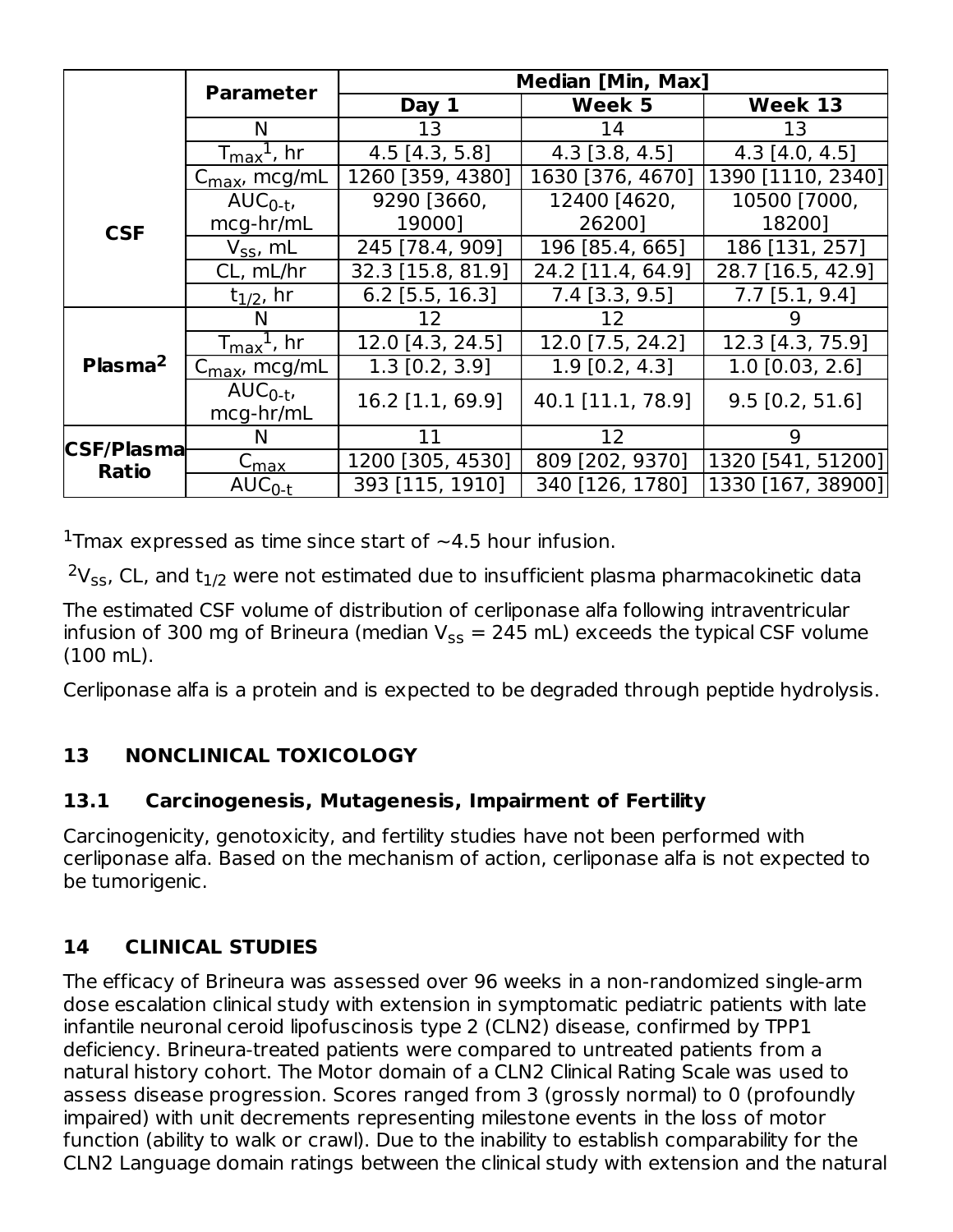history cohort, efficacy of Brineura for the Language domain cannot be established.

Twenty-four patients, aged 3 to 8 years were enrolled in the Brineura single-arm clinical study. Sixty-three percent of patients were female and 37% were male. Ninety-six percent of patients were Caucasian and 4% were Asian. One patient withdrew after week 1 due to inability to continue with study procedures; 23 patients were treated with Brineura 300 mg every other week for 48 weeks, and continued treatment during the extension period.

In the clinical study with extension, patients were assessed for decline in the Motor domain of the CLN2 Clinical Rating Scale at 48, 72 and 96 weeks. Decline was defined as having an unreversed (sustained) 2-category decline or an unreversed score of 0 in the Motor domain of the CLN2 Clinical Rating Scale. Patients' responses to Brineura treatment were evaluated if at screening a combined Motor plus Language CLN2 score of less than 6 was recorded. Two patients with a combined Motor plus Language CLN2 score of 6 were excluded from the analyses; they maintained that score throughout the study period. The patient who terminated early was analyzed as having a decline at the time of termination. Data used in the analyses from the natural history cohort began at 36 months of age or greater and at the first time a Motor plus Language CLN2 score less than 6 was recorded.

Motor scores of the 22 Brineura-treated patients in the clinical study with extension were compared to scores of the independent natural history cohort that included 42 untreated patients who satisfied inclusion criteria for the clinical study. The results of logistic modeling with covariates (screening age, screening motor score, genotype: 0 key mutations (yes/no)), demonstrated the odds of Brineura-treated patients not having a decline by 96 weeks were 13 times the odds of natural history cohort patients not having a decline (Odds Ratio (95% CI): 13.1 (1.2, 146.9)).

#### Descriptive non-randomized comparison

In an unadjusted non-randomized comparison, of the 22 patients treated with Brineura and evaluated for efficacy at week 96, 21 (95%) did not decline, and only the patient who terminated early was deemed to have a decline in the Motor domain of the CLN2 Clinical Rating Scale. Results from the natural history cohort demonstrated progressive decline in motor function; of the 42 patients in the natural history cohort, 21 (50%) experienced an unreversed (sustained) 2-category decline or unreversed score of 0 in the Motor domain of the CLN2 Clinical Rating Scale over 96 weeks.

Given the non-randomized study design, a Cox Proportional Hazards Model adjusted for age, initial motor score, and genotype was used to evaluate time to unreversed 2 category decline or unreversed score of 0 in the Motor domain. This model showed a lesser decrease in motor function in the Brineura-treated patients when compared to the natural history cohort (see Figure 7).

**Figure 7. Estimated Time to Unreversed (Sustained) 2-Category Decline or Unreversed Score of Zero in Motor Domain for Symptomatic Pediatric Patients in the Brineura Single-Arm Clinical Study with Extension and for Patients in a Natural History Cohort (Based on the Cox Proportional Hazards Model Adjusting for Covariates)**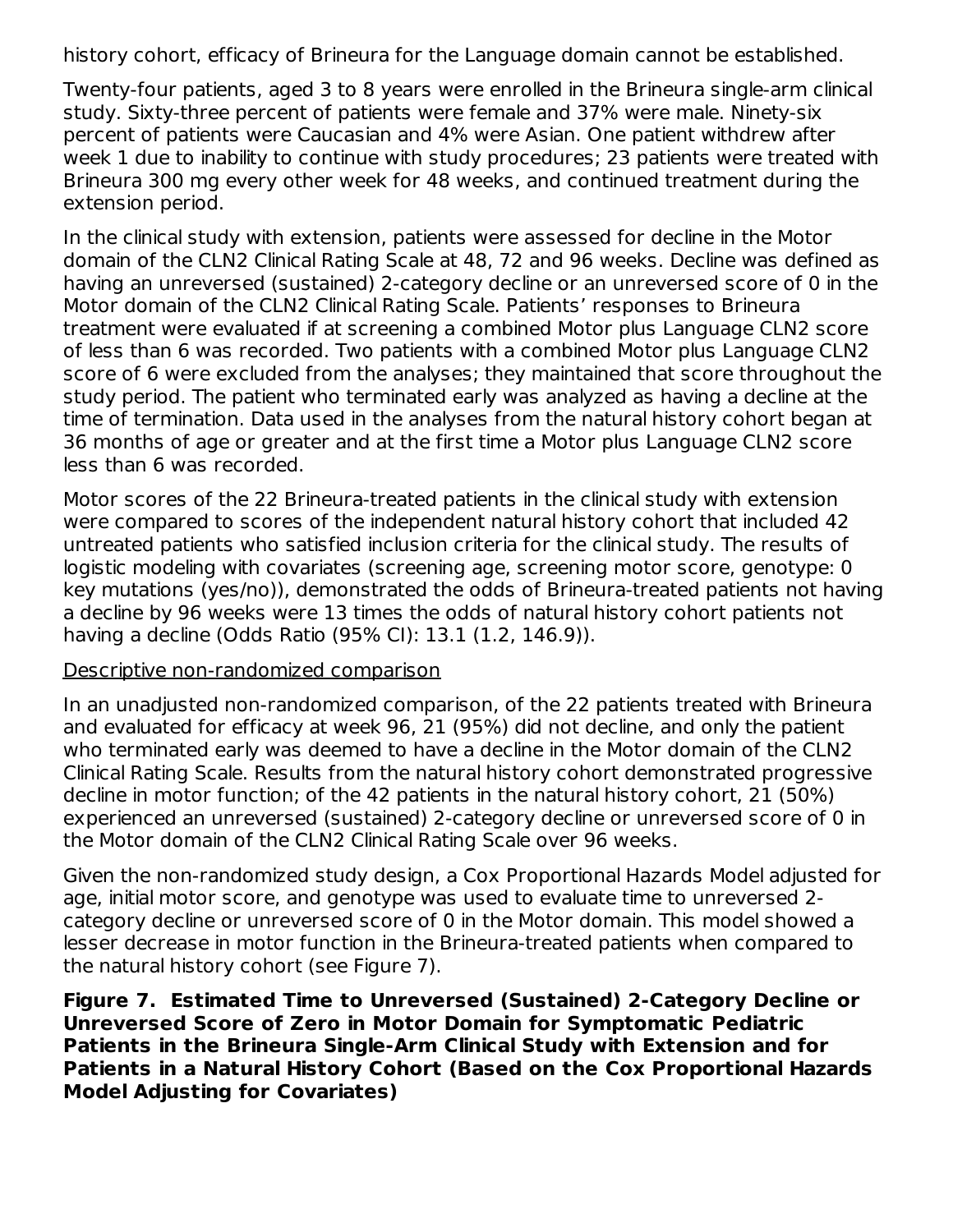

Shading represents 95% confidence intervals.

Follow-up for the natural history cohort begins at 36 months of age or greater and at the first time a Motor plus Language CLN2 score less than 6 was recorded.

The Brineura-treated population is the full population  $(N=24)$  minus two patients with baseline Motor plus Language CLN2 score  $= 6$ .

Covariates: screening age, screening Motor score, genotype: 0 key mutations (yes/no). "Screening age" was defined in the natural history cohort as the age at the first time a Motor plus Language CLN2 score less than 6 was recorded, and no earlier than 36 months of age. The "screening Motor score" of the natural history cohort was defined as the Motor score at the screening age.

Decline is defined as an unreversed (sustained) 2-category decline or unreversed score of 0 in the Motor domain of the CLN2 Clinical Rating Scale.

#### Motor Domain Scores: Matched Patients Only

To further assess efficacy, the 22 patients from the Brineura clinical study with a baseline combined Motor plus Language CLN2 score less than 6 were matched to 42 patients in the natural history cohort. Patients were matched based on the following covariates: baseline age at time of screening within 3 months, genotype (0, 1, or 2 key mutations), and baseline Motor domain CLN2 score at time of screening.

Using the Motor domain of the CLN2 Clinical Rating Scale, decline was defined as having an unreversed 2-category decline or an unreversed score of 0. At 96 weeks, the matched analysis based on 17 pairs demonstrated fewer declines in the Motor domain for Brineura-treated patients compared to untreated patients in the natural history cohort (see Table 3).

### **Table 3: Proportion of Matched Symptomatic Pediatric Patients with CLN2**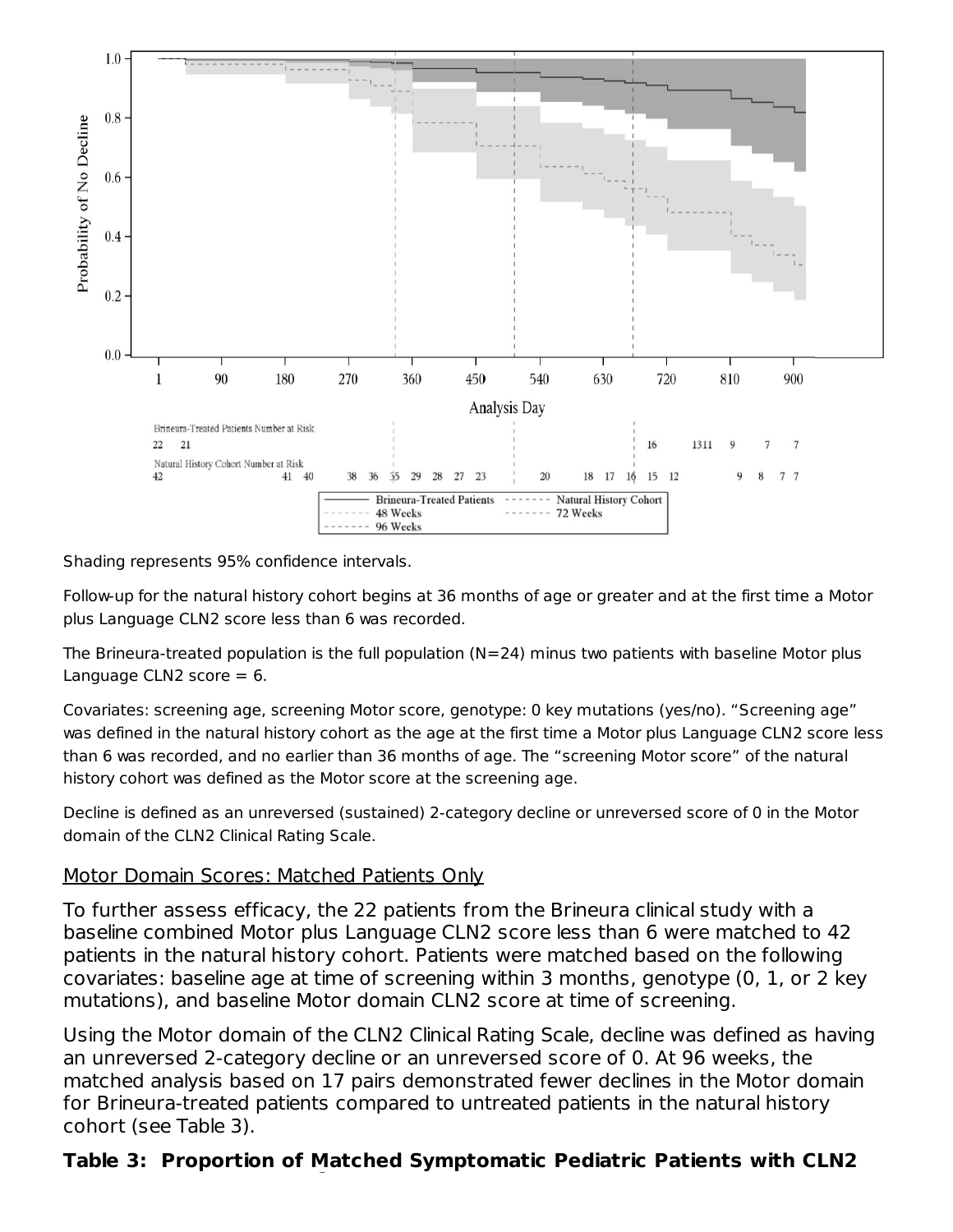**Disease without Decline in the Brineura Single-Arm Clinical Study with 1 Extension and in the Natural History Cohort assessed at Weeks 48, 72, and 96**

| <b>Time</b><br><b>Point/Period</b> | <b>Natural History</b><br><b>Cohort</b><br>$(N=17)$ | <b>Brineura-</b><br><b>Treated</b><br>$(N=17)$ | <b>Difference</b>                 | Odds Ratio <sup>3</sup> |
|------------------------------------|-----------------------------------------------------|------------------------------------------------|-----------------------------------|-------------------------|
|                                    | n (%)                                               | n(%)                                           | % (95% Cl <sup>2</sup> )          | OR (95% CI)             |
| Follow-up through<br>Week 48       | 13(76)                                              | 16 (94)                                        | $ 18\%$ (-19, 51) $ 4$ (0.4, 200) |                         |
| Follow-up through<br>Week 72       | 11 (65)                                             | 16 (94)                                        | $29\%$ (-7, 61)                   | 5.9(0.7, 250)           |
| Follow-up through<br>Week 96       | 6(35)                                               | 16 (94)                                        | 59% (24, 83)                      | 11(1.6, 500)            |

 $1$ Decline is defined as an unreversed (sustained) 2-category decline or unreversed score of 0 in the Motor domain of the CLN2 Clinical Rating Scale.

<sup>2</sup> Exact confidence interval for risk difference (Santner and Snell)

<sup>3</sup>Based on McNemar's Exact test

Matched on baseline age at time of screening within 3 months, genotype (0, 1, or 2 key mutations), and baseline Motor domain CLN2 score at time of screening.

The Brineura-treated population is based on the full population minus two patients with baseline Motor plus Language CLN2 score  $= 6$ .

### **16 HOW SUPPLIED/STORAGE AND HANDLING**

Brineura is supplied as a sterile, clear to slightly opalescent and colorless to pale yellow solution for intraventricular infusion and Intraventricular Electrolytes Injection is supplied as a clear to colorless solution for intraventricular infusion; both are included in package 1 of 2. The Administration Kit for use with Brineura is supplied separately as package 2 of 2 [see Dosage and Administration (2.2)].

#### Package 1 of 2

Each Brineura (cerliponase alfa) Injection vial has a green flip‑off cap (plastic), and contains 150 mg cerliponase alfa per 5 mL (30 mg/mL).

Each Intraventricular Electrolytes Injection vial has a yellow flip-off cap (plastic), and contains 5 mL of solution.

| <b>Contents of Package 1</b>                                   | <b>NDC Number</b> |
|----------------------------------------------------------------|-------------------|
| Brineura (cerliponase alfa) Injection (2 vials of 150 mg/5 mL) | 68135-811-02      |
| Intraventricular Electrolytes Injection (1 vial, 5 mL)         |                   |

#### Package 2 of 2

The Administration Kit for use with Brineura is supplied separately and contains the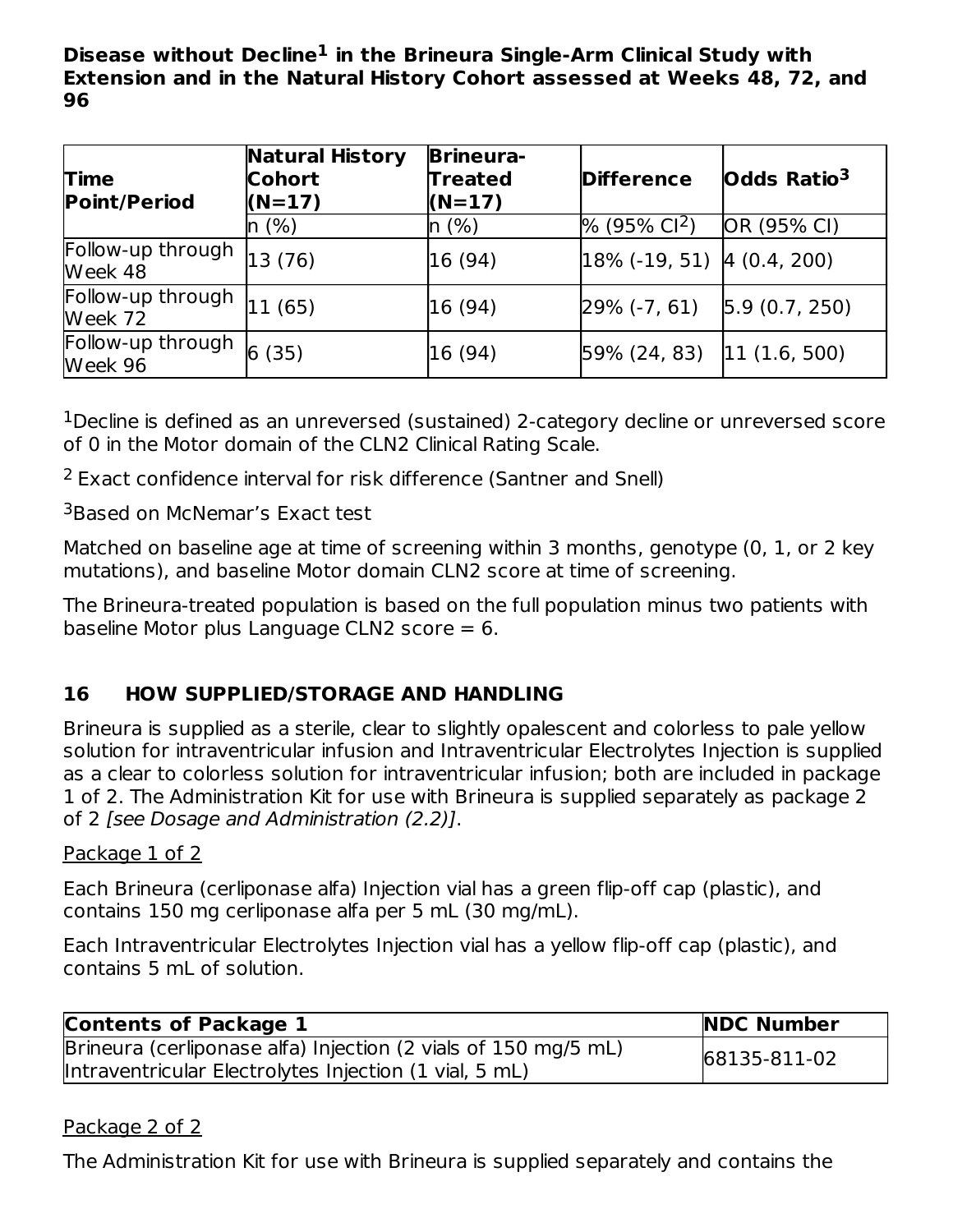following single-use, sterile infusion components:

- Two 20-mL syringes
- Two syringe needles (21 G, 25.4 mm)
- One extension line
- One infusion set with 0.2 micron inline filter
- One port needle (22 G, 16 mm)

### **Storage**

Brineura (cerliponase alfa) Injection and Intraventricular Electrolytes Injection:

Store upright in a freezer (-25°C to -15°C) in original carton to protect from light.

Administration Kit for use with Brineura:

Store in original carton separately from Brineura. Do not freeze.

# **17 PATIENT COUNSELING INFORMATION**

• Intraventricular Access Device-Related Infections

Advise patients and caregivers of the risk of device-related infections, including meningitis. Familiarize them with the signs and symptoms of these infections and instruct them to immediately contact their healthcare provider if an infection is suspected [see Warnings and Precautions (5.1)].

Cardiovascular Adverse Reactions

Advise patients and caregivers that hypotension and/or bradycardia may occur during and following the infusion of Brineura. Instruct patients immediately to contact their healthcare provider if these reactions occur [see Warnings and Precautions (5.3)].

Hypersensitivity Reactions Including Anaphylaxis

Advise patients and caregivers that hypersensitivity reactions related to Brineura treatment, including anaphylaxis characterized by fever, respiratory distress and rash may occur. Inform patients and caregivers of the signs and symptoms of anaphylaxis and instruct them to seek immediate medical care should signs and symptoms occur [see Warnings and Precautions (5.4)].

Manufactured by: BioMarin Pharmaceutical Inc. Novato, CA 94949 US License Number 1649 1-866-906-6100 (phone)

Codman $^{\circledR}$  and the B Braun Perfusor $^{\circledR}$  are the registered trademarks of their respective owners and are not trademarks of BioMarin $^\circledR$  Pharmaceutical Inc.

# **Brineura Carton**

### **NDC 68135-811-02**

**Brineura ®**

**(cerliponase alfa)**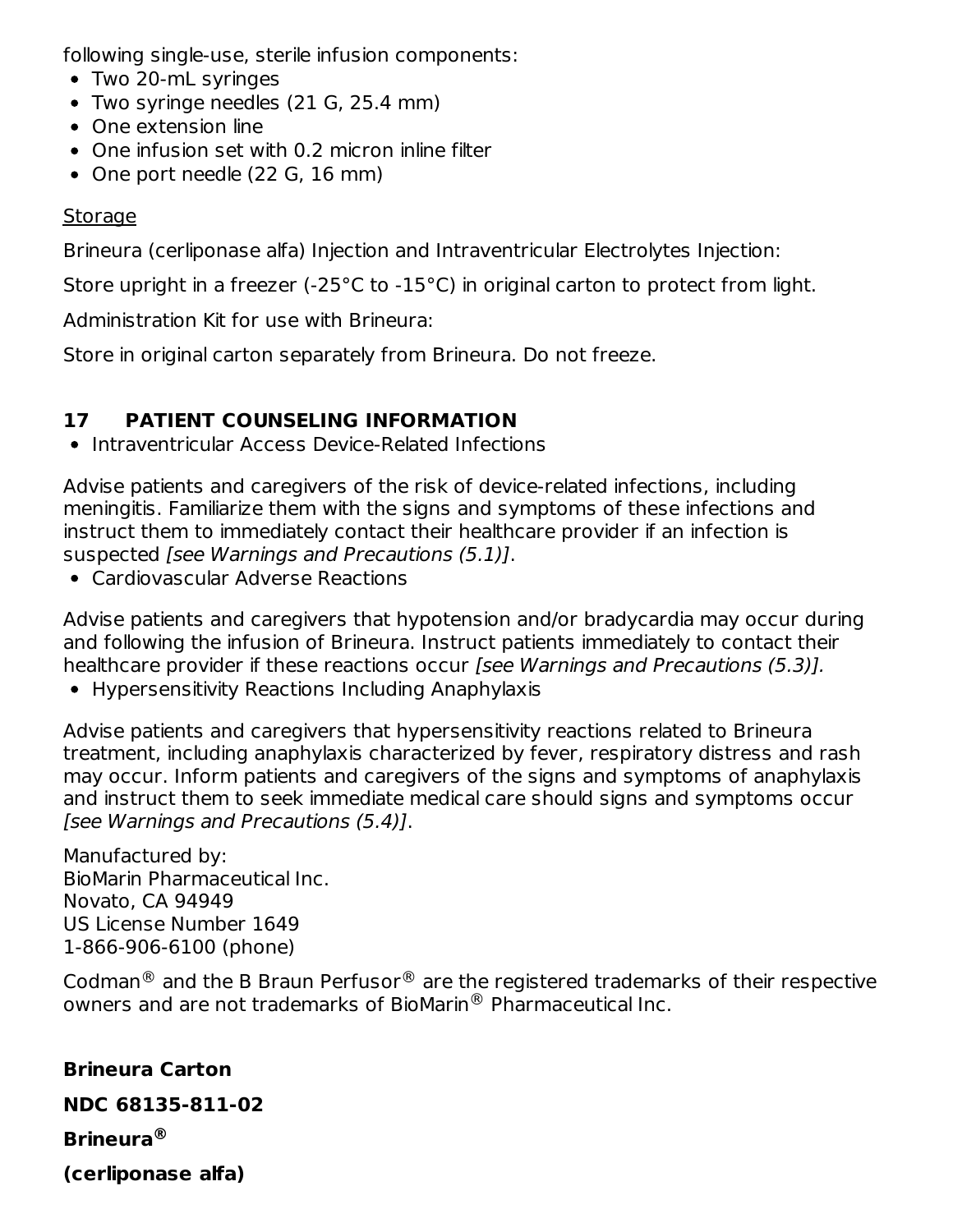### **Injection**

**150 mg/5 mL (30 mg/mL)**

### **For Intraventricular Infusion only**

Single-Dose Only

#### **Each vial of Brineura contains 150 mg cerliponase alfa in 5 mL of solution ® (30 mg/mL)**

#### **No preservatives**

Discard unused portion.

#### **Brineura and Intraventricular Electrolytes must be administered with the ® Administration Kit provided.**

### **Each carton contains:**

2 vials, each containing Brineura $^\circledR$  (cerliponase alfa) Injection, 150 mg/5 mL

1 vial of Intraventricular Electrolytes Injection, 5 mL

### **Package 1 of 2**

Administration Kit is supplied and stored separately as package 2 of 2.

Rx Only

BioMarin ®



# **Brineura Vial NDC 68135-500-00**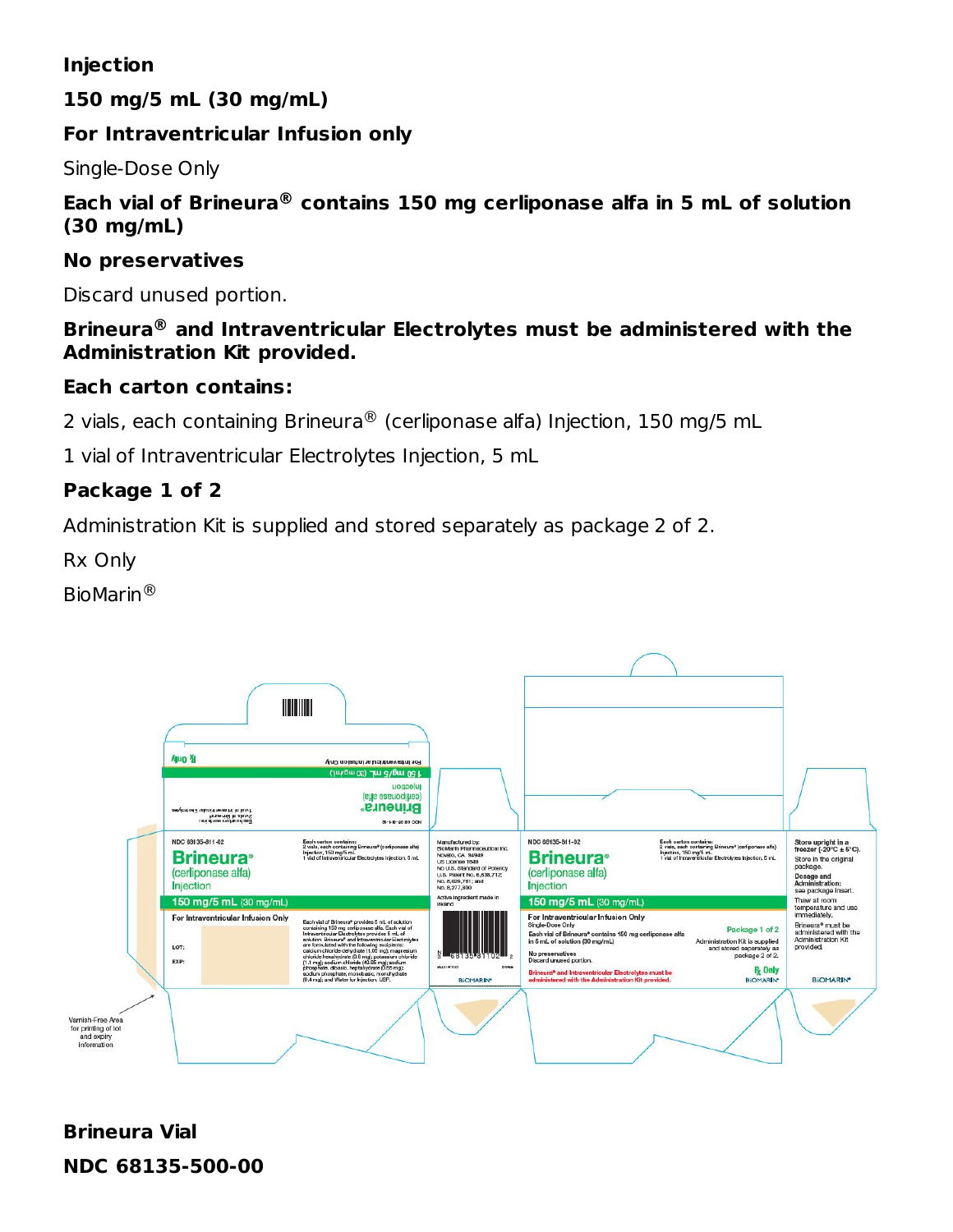**Brineura TM (cerliponase alfa) Injection 150 mg/5 mL (30 mg/mL) For Intraventricular Infusion Only Use before Intraventricular Electrolytes**



### **Intraventricular Electrolytes Injection Vial**

**NDC 68135-495-04**

**Intraventricular Electrolytes**

**Injection**

#### **Use after Brineura (cerliponase alfa) TM**

**5 mL**

### **For Intraventricular Infusion Only**



### **Administration Kit**

### **Administration Kit for use with Brineura (cerliponase alfa) TM**

Intraventricular infusion only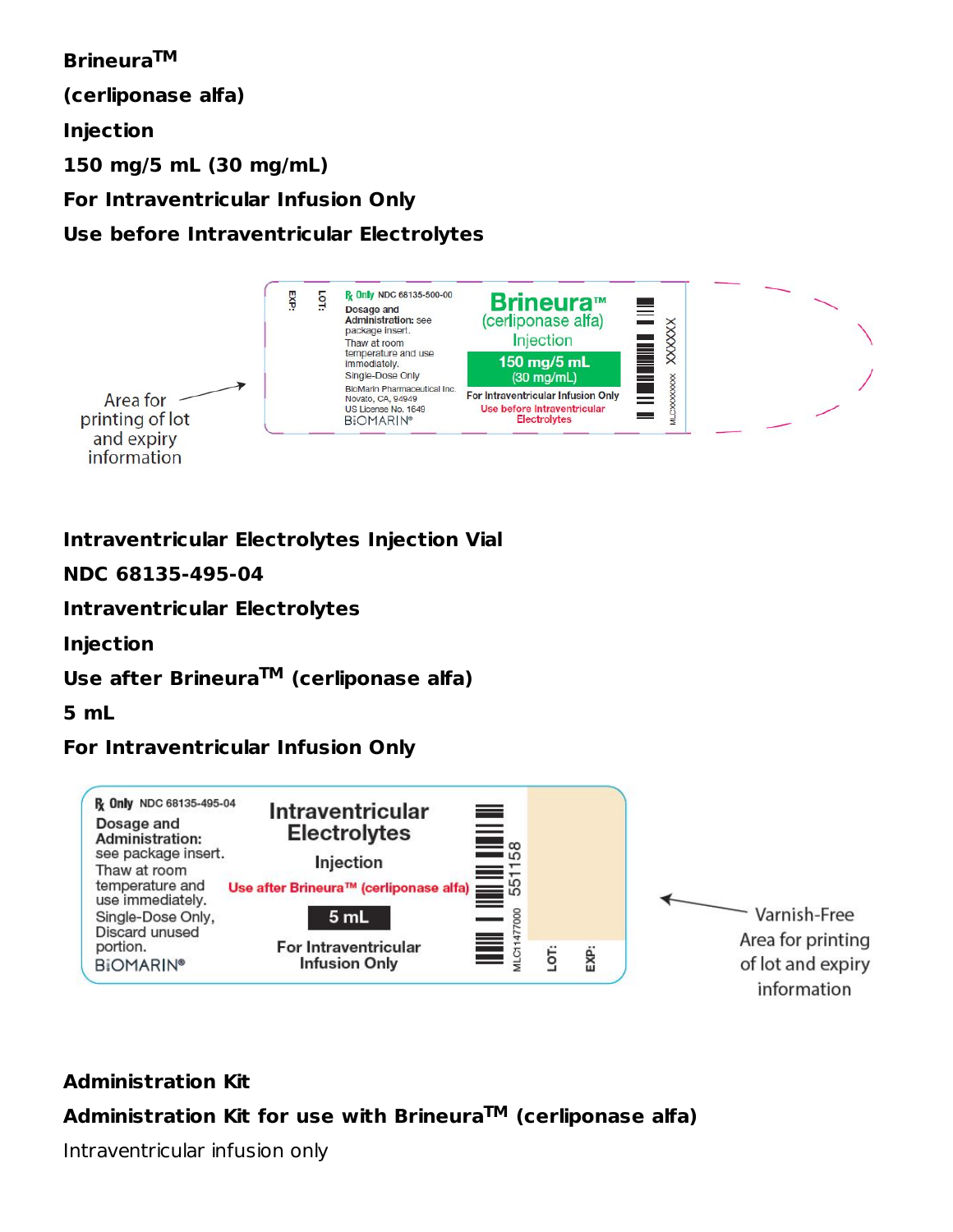Dosage and Administration: see package insert enclosed.

# **Contents of Administration Kit:**

- Two single-use 20-mL syringes
- Two single-use syringe needles, 21 G, 25.4 mm
- One single-use extension line
- One single-use infusion set with 0.2 micron inline filter
- One single-use port needle, 22 G, 16 mm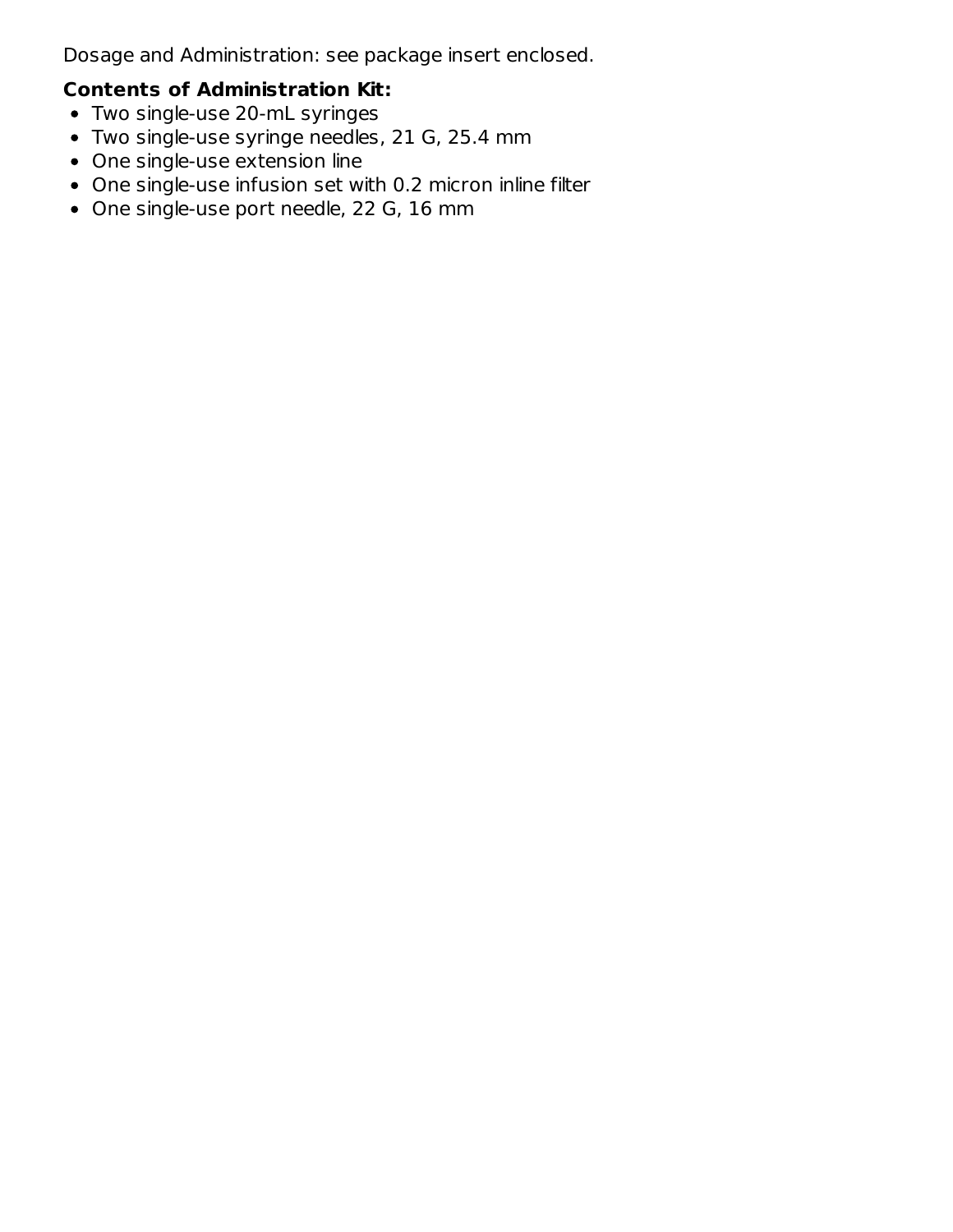|                                                                                                                                                                                                                                  | ™.<br>X 3000 30000 CPT PM                                                                                                                                                                                                                                                                                                                                                                                                                                                                                                                                                                                                                                   |                                                                                                                                                                  |                                                                                                                                                            |
|----------------------------------------------------------------------------------------------------------------------------------------------------------------------------------------------------------------------------------|-------------------------------------------------------------------------------------------------------------------------------------------------------------------------------------------------------------------------------------------------------------------------------------------------------------------------------------------------------------------------------------------------------------------------------------------------------------------------------------------------------------------------------------------------------------------------------------------------------------------------------------------------------------|------------------------------------------------------------------------------------------------------------------------------------------------------------------|------------------------------------------------------------------------------------------------------------------------------------------------------------|
| <b>BIOMARIN*</b><br>Administration Kit for use with Brineura <sup>ns</sup> (cerliporase alfa)<br>intramentrio darin'i notasionale personale insection classed.<br>Do sagga and Administration : see pershag e insection classed. |                                                                                                                                                                                                                                                                                                                                                                                                                                                                                                                                                                                                                                                             |                                                                                                                                                                  | Dossage and Administration: see packageinsent one bead<br>intra ventri cui ar infusion only<br>Administration Kit for use with Brineura™ (cariporase alfa) |
|                                                                                                                                                                                                                                  | BIONARIN <sup>®</sup>                                                                                                                                                                                                                                                                                                                                                                                                                                                                                                                                                                                                                                       | . be done heari egation; see package inset and enco-<br>throughout and rin don only<br>Administration Kit for use with Brineum <sup>ars</sup> (cerliponase alfa) | <b>BIOMARIN</b>                                                                                                                                            |
|                                                                                                                                                                                                                                  | Administration Kit for use with Brineura™ (certponase alfa)<br>Intraventricular Infusion only<br>Dosage and Administration: see package insert enclosed.<br>Contents of Administration Kit:<br>* Two single-use 20-mL syringes<br>. Two single-use syringe needles, 21 G, 25.4 mm<br>· One single-use extension line<br>. One single-use infusion set with 0.2 micron inline filter<br>* One single-use port needle, 22 G, 16 mm                                                                                                                                                                                                                            |                                                                                                                                                                  |                                                                                                                                                            |
|                                                                                                                                                                                                                                  | Package 2 of 2<br>Brinaura <sup>ne</sup> and intraventricular Becholytes Injection are separately supplied<br>and stored frozen as package 1 of 2<br>Not for resale<br>Only for use with Brineura <sup>na</sup><br>Caution:<br>- Do not use if the seals or package are damaged.<br>- Do not resteriize.<br>- Single use only. Do not reuse.<br>- Do not treeze.<br>- Store in original package separately from Brineura <sup>ne</sup> .<br>NOTE:<br>- This Administration Kit has no components made of natural latex rubber.<br>- Individual devices are provided in separate sterile packaging.<br>- Expiration dates may vary for each device included. |                                                                                                                                                                  | Vamish-Free Area<br>for label with<br>Lot, Expiry Date<br>and GTIN                                                                                         |
|                                                                                                                                                                                                                                  | Manufactured for<br>BioMarin Pharmaceutical Inc.<br>Novato, CA 94949<br>www.bmm.com                                                                                                                                                                                                                                                                                                                                                                                                                                                                                                                                                                         | <b>R</b> <sub>c</sub> Only<br><b>BIOMARIN®</b>                                                                                                                   |                                                                                                                                                            |
|                                                                                                                                                                                                                                  | Administration Kit for use with Brineura™<br>(cerliponase alfa)<br>Intraventricular Infusion only<br>Dosage and Administration: see package insert enclosed.                                                                                                                                                                                                                                                                                                                                                                                                                                                                                                | <b>BIOMARIN®</b>                                                                                                                                                 |                                                                                                                                                            |

Location for TE Seal<br>/<br>Placement

**BRINEURA**

cerliponase alfa kit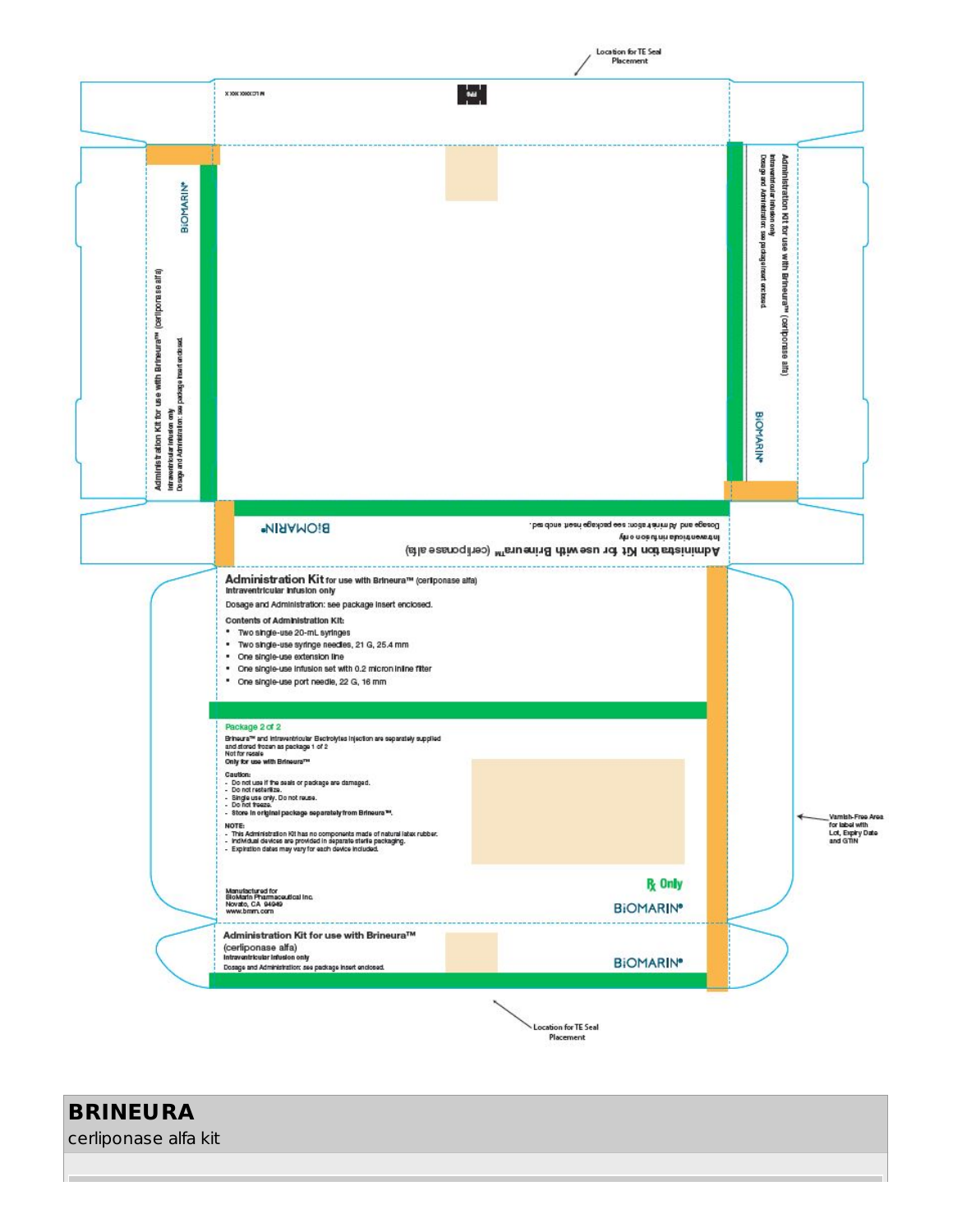| <b>Product Information</b>             |                                          |                                                                |            |                               |                         |                           |
|----------------------------------------|------------------------------------------|----------------------------------------------------------------|------------|-------------------------------|-------------------------|---------------------------|
| <b>Product Type</b>                    | HUMAN PRESCRIPTION DRUG                  |                                                                |            | <b>Item Code (Source)</b>     |                         | NDC:68135-811             |
|                                        |                                          |                                                                |            |                               |                         |                           |
|                                        |                                          |                                                                |            |                               |                         |                           |
| <b>Packaging</b>                       |                                          |                                                                |            |                               |                         |                           |
| <b>Item Code</b><br>#                  |                                          | <b>Package Description</b>                                     |            | <b>Marketing Start Date</b>   |                         | <b>Marketing End Date</b> |
| 1 NDC:68135-811-02                     | 1 in 1 CARTON                            |                                                                | 04/27/2017 |                               |                         |                           |
|                                        |                                          |                                                                |            |                               |                         |                           |
| <b>Quantity of Parts</b>               |                                          |                                                                |            |                               |                         |                           |
| Part #                                 | <b>Package Quantity</b>                  |                                                                |            | <b>Total Product Quantity</b> |                         |                           |
| Part 1<br>2 VIAL, GLASS                |                                          |                                                                | 10 mL      |                               |                         |                           |
| 1 VIAL, GLASS<br>Part 2                |                                          |                                                                | 5 mL       |                               |                         |                           |
|                                        |                                          |                                                                |            |                               |                         |                           |
|                                        |                                          |                                                                |            |                               |                         |                           |
| Part 1 of 2                            |                                          |                                                                |            |                               |                         |                           |
| <b>BRINEURA</b>                        |                                          |                                                                |            |                               |                         |                           |
| cerliponase alfa injection, solution   |                                          |                                                                |            |                               |                         |                           |
|                                        |                                          |                                                                |            |                               |                         |                           |
|                                        |                                          |                                                                |            |                               |                         |                           |
| <b>Product Information</b>             |                                          |                                                                |            |                               |                         |                           |
| <b>Item Code (Source)</b>              |                                          |                                                                |            |                               |                         |                           |
|                                        | NDC:68135-500<br><b>INTRAVENTRICULAR</b> |                                                                |            |                               |                         |                           |
| <b>Route of Administration</b>         |                                          |                                                                |            |                               |                         |                           |
|                                        |                                          |                                                                |            |                               |                         |                           |
| <b>Active Ingredient/Active Moiety</b> |                                          |                                                                |            |                               |                         |                           |
|                                        |                                          | <b>Ingredient Name</b>                                         |            |                               | <b>Basis of</b>         | <b>Strength</b>           |
|                                        |                                          |                                                                |            |                               | <b>Strength</b>         |                           |
| UNII: X8R2D92QP1)                      |                                          | <b>CERLIPONASE ALFA (UNII: X8R2D92QP1) (CERLIPONASE ALFA -</b> |            |                               | <b>CERLIPONASE ALFA</b> | 150 mg<br>in $5 mL$       |
|                                        |                                          |                                                                |            |                               |                         |                           |
|                                        |                                          |                                                                |            |                               |                         |                           |
| <b>Packaging</b>                       |                                          |                                                                |            |                               |                         |                           |
| <b>Item Code</b><br>#                  |                                          | <b>Package Description</b>                                     |            | <b>Marketing Start</b>        |                         | <b>Marketing End</b>      |
| NDC:68135-                             |                                          | 5 mL in 1 VIAL, GLASS; Type 0: Not a Combination               |            | <b>Date</b>                   |                         | <b>Date</b>               |
| 1<br>500-00                            | Product                                  |                                                                |            |                               |                         |                           |
|                                        |                                          |                                                                |            |                               |                         |                           |
|                                        |                                          |                                                                |            |                               |                         |                           |
| <b>Marketing Information</b>           |                                          |                                                                |            |                               |                         |                           |
| <b>Marketing</b>                       |                                          | <b>Application Number or Monograph</b>                         |            | <b>Marketing Start</b>        |                         | <b>Marketing End</b>      |
| <b>Category</b><br><b>BLA</b>          | BLA761052                                | <b>Citation</b>                                                |            | Date<br>04/27/2017            |                         | Date                      |
|                                        |                                          |                                                                |            |                               |                         |                           |
|                                        |                                          |                                                                |            |                               |                         |                           |
|                                        |                                          |                                                                |            |                               |                         |                           |